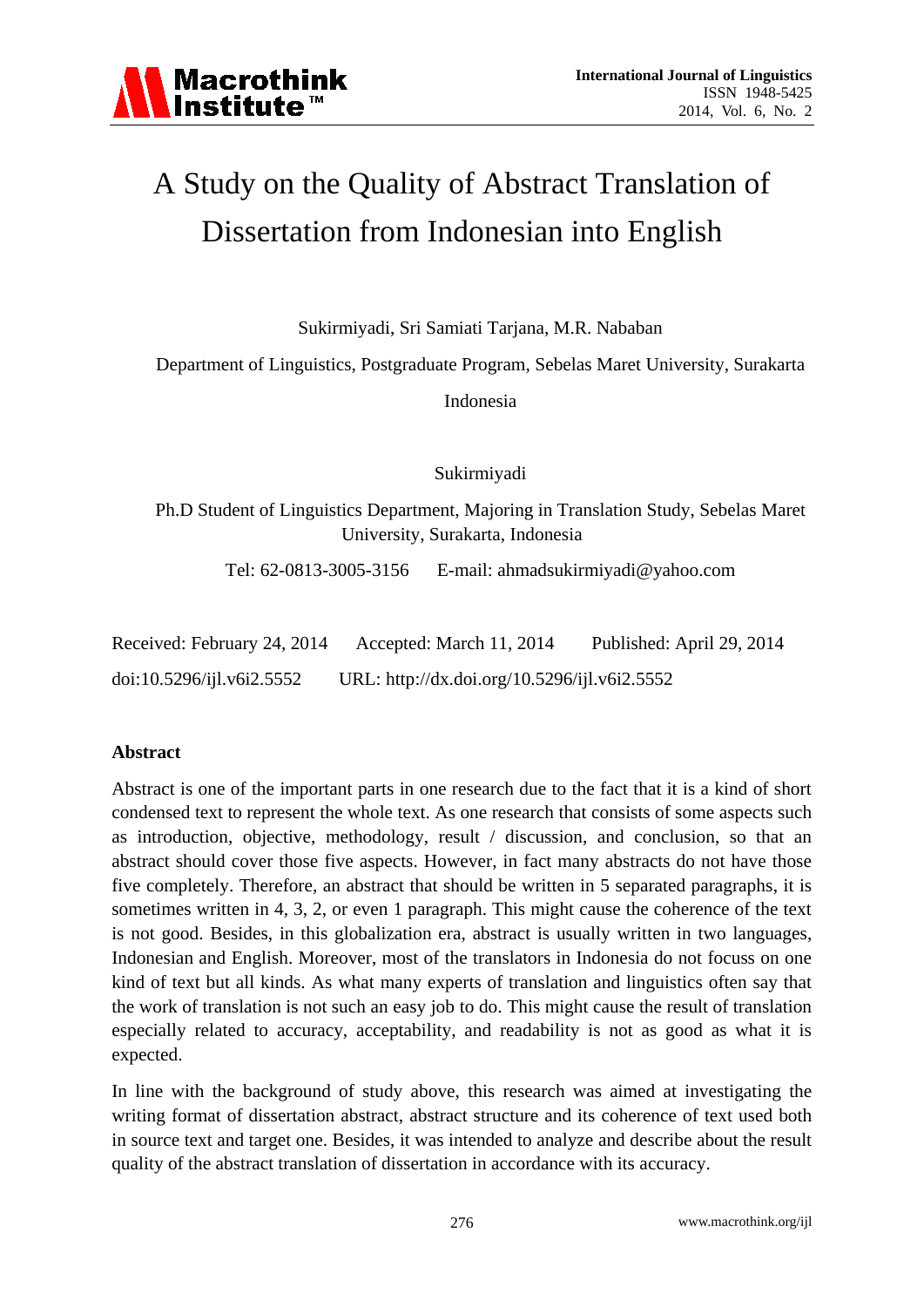

Meanwhile, the research methodology used was descriptive qualitative, with a strategy of embedded case study. The research data were 15 (fifteen) texts of dissertation abstract consisting of 7 (seven) texts of medical science, and engineering of the 8 (eight) others written in Indonesian and their translation in English. The data collected were the number of paragraphs, abstract structure, cohesion, and coherence of text. To obtain the required data, the researcher made some questionnaire and did interviewing to some raters. Those requested to assess the quality of translation were some experts in translation and linguistics. The range of score was 3 for : 'good', 2 : 'not so good', and 1: for 'bad'. The result of their assessment was used as an instrument to analyze the data and made a conclusion.

Having discussed and analyzed the data, it was found that: 1) The writing format in accordance with (a) the number of paragraphs: 2 texts or (13,33%) consisted of 1 (one) paragraph, 6 texts or (40%) had 3 paragraphs, 3 texts or (20%) consisted of 4 (four) paragraphs, and 4 (four) texts or 26,66% had 5 (five) paragraphs; (b) The number of abstract structure: 1 (one) text (6,66%) missed 'introduction', 4 (four) texts or (26,66%) did not have 'objectives', 6 (six) texts or (40%) did not have 'conclusion', and only 4 (four) texts or 26,66% had complete abstract structure: introduction, objective, methods, results / discussion, and conclusion; 2) The average score of the whole text structure of abstract dissertation and its coherence of text was as follows: The source text was '2,15' and catagorized as good (C), meanwhile the target one declined into '1,77' and categorized as fair (D); 3). Based on the final result, it was found that the average score of accuracy was '1,97'. This could be interpreted that the accuracy level of translation text of dissertation abstract written by PhD students was '*Less Accurate / Fair (D)*'.

Based on the data analysis and discussion, it could be concluded that there were some variations of writing format of dissertation abstract. Some abstracts were written in 5 paragraphs, 4, 3, and even 1 paragraph. Meanwhile, according to the number of abstract structure, some abstracts were not provided with introduction, objective, or conclusion. Therefore, in general the quality of abstract structure and its coherence of text was not so good, and the result of its translation of the target text was worse than that of the source text. Furthermore, the average score of accuracy of the target text was lower than that of the abstract structure and categorized as 'less accurate' or fair (D).

**Keywords:** Quality of translation, Dissertation abstract, Abstract structure, Coherence, Accuracy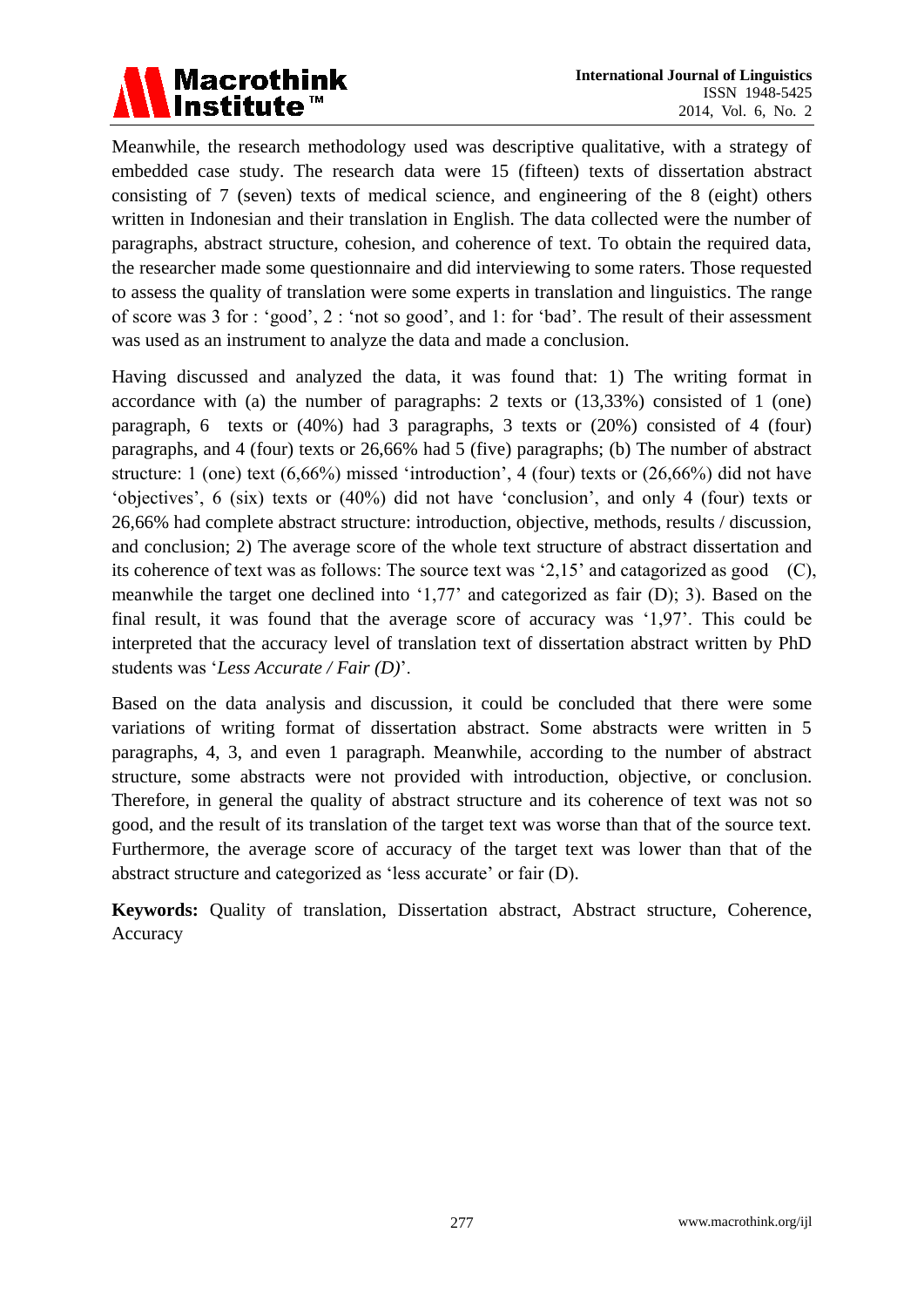

# **1. Introduction**

In this globalization era, English is becoming more and more important because English is used as a means of International communication among nations both spoken and written. Therefore, most of the countries in the world, including Indonesia learn it in order to be able to use it to speak and write properly. In Indonesia, English is taught from elementary school to University level. This means that the learners have leant it for more than 10 (ten) years, but in fact many of them are not able to speak or write well. However, in the late 2 (two) decades, Indonesian students of University are obliged to write their abstracts of theses or dissertation in two languages, Indonesian and English. It is expected that not only can Indonesian readers read it but also those of other countries whose native languages are not Indonesian. Therefore, abstract should be written as well as possible because it represents the whole content of dissertation or research.

Referring to the explanation above, some PhD students ask somebody elses or translators to translate their abstracts, and some others do it by themselves. The translators who are requested to translate are not always professionals either because many of them do not focuss on one kind of text but all kinds. Those facts make the quality of translation not as good as what it is expected. Besides, the researcher also found some facts that many abstracts did not fulfill the requirement as what the abstract should have been written. Some abstracts did not have introduction, objective, or conclusion. Many of the abstract writers might forget about this. The number of paragraphs were also varies, consisting of 5 (five) paragraphs, 4 (four), 3 (three), even 1 (one) paragraph. One paragraph consisted of more than one main ideas or even more, e.g. introduction and objective or the aim of a study. If this happened, the organization of text was not good and it might cause the text not coherence.

Due to the fact that abstract is an important part of one research, and is often read by another researcher or writer as a reference, abstract text and its translation result should be written as well as possible. Otherwise, it could mislead the target readers. However to obtain the good quality of translation product concerning with accuracy, acceptability, and readability is not such an easy work to do. According to Halliday (1980) and Baker (1991) there are 3 (three) major difficulties in translating the source text into the target one faced by the translators. Those are how to find the most appropriate, accurate and acceptable equivalence related to lexical equivalence, grammatical / syntactic / linguistic equivalence, and textual equivalence that covers cohesion and coherence of the discourse. The other reason might be caused that in Indonesia it has not been established the standard yet how to write a good abstract. Therefore this research is necessary to conduct so that some problems of abstract writing and its translation result might be overcome. Among those three difficulties only two: grammatical equivalence, and textual equivalence that will be analyzed in this research. To obtain the quality of abstract translation of dissertation, some raters are required to make the assessment of it.

In line with some problems stated above, this research was aimed at investigating : (1) the writing format of dissertation abstract; (2) the abstract structure and its coherence of text used both in source text and target one; (3) Describing and explaining about the result quality of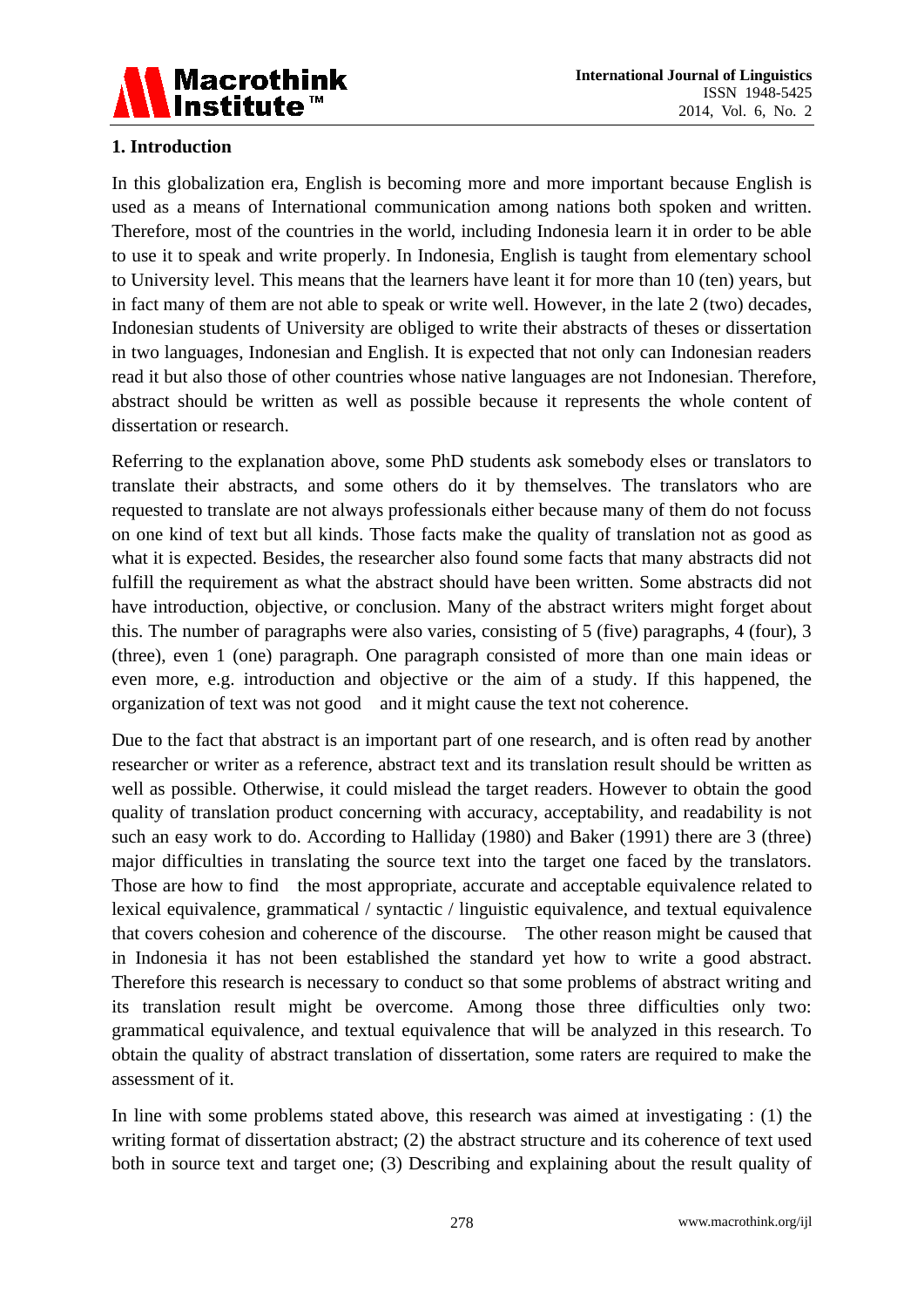

the abstract translation of dissertation in accordance with its accuracy.

#### **2. Review of Related Literature/References**

#### *2.1 The Meaning of Abstract*

Accodrding to Oxford Advanced Learner's Dictionary written by Hornby (1974: 4): *'Abstract is a short account, e.g. of the chief points of a piece of writing, a book, speech, etc'*. Meanwhile in Webster's Desk Dictionary of the English Language, it is said that *'Abstract' is a summary of a statement, etc'* (Webster, 1983: 4). Based on these two definitions it can be assumed that abstract especially related to the result of research, and other scientific article of writing for a journal is a kind of short or very brief of condensed text of final report that represents all activities that the writer or researcher has done which is limited between 250 up to 500 words or written within two pages at athe most or less.

Besides the result of research, there are some other writings that can be condensed into an abstract text, such as books, and articles in a journal. As what Susan Gilbert (1985: 1) said that *'Abstract is a short informative or descriptive y of a longer report. It is a condensed version of an original work: a book, journal article, technical report, patent, or sometimes a speech or an interview'* 

Furthermore, Judith Kilborn (1998: 1) wrote one article in Literacy Education Online (LEO: 1) concerning with this definition. It was stated that an abstract was a condensed version of a longer piece of writing that highlighted the major points covered, concisely described the content and scope of the writing, and reviews the writing's contents in abbreviated form.

However, among those several definitions and explanation stated above, it seems that the closest idea related to abstract text as a result of a study is the definition stated by Judith Kilborn.

#### *2.2 The Structure of Abstract*

In general, the structure of abstract that must be written as the result of research consists of 3 (three) major parts: opening, body, and closing. 1) Opening, tells about a brief explanation about the topics or title and the reason for choosing it and conducting the research; 2) Body is the main activity or all activities that the researcher has done that covers all importatant things conducted during the research, the kind or identity of research, the statement of the problems, the objective / aims, and methodology supported by some theories; and 3) Closing, is the final result of research, dconclusion, and its implications, and suggestion if necessary.

Meanwhile, Koopman (1997: 1) said that the structure of abstract must cover 5 (five) aspects: motivation / introduction, objective / goal / aim, approach / methodology, results, and conclusion. 1) Motivation or introduction means the reason for choosing the topics and conducting the research; 2) Objective or Goal. Usually this part is stated in the form of statement of the problems that will become the focuss of discussion. In this section, the objective of research and its hypothesis as the main base of theory are also stated; 3) Approach is methodology which is used to analyze the data so that the result of research can fulfill as what it is expected; 4) Result is an answer or the result of the research finding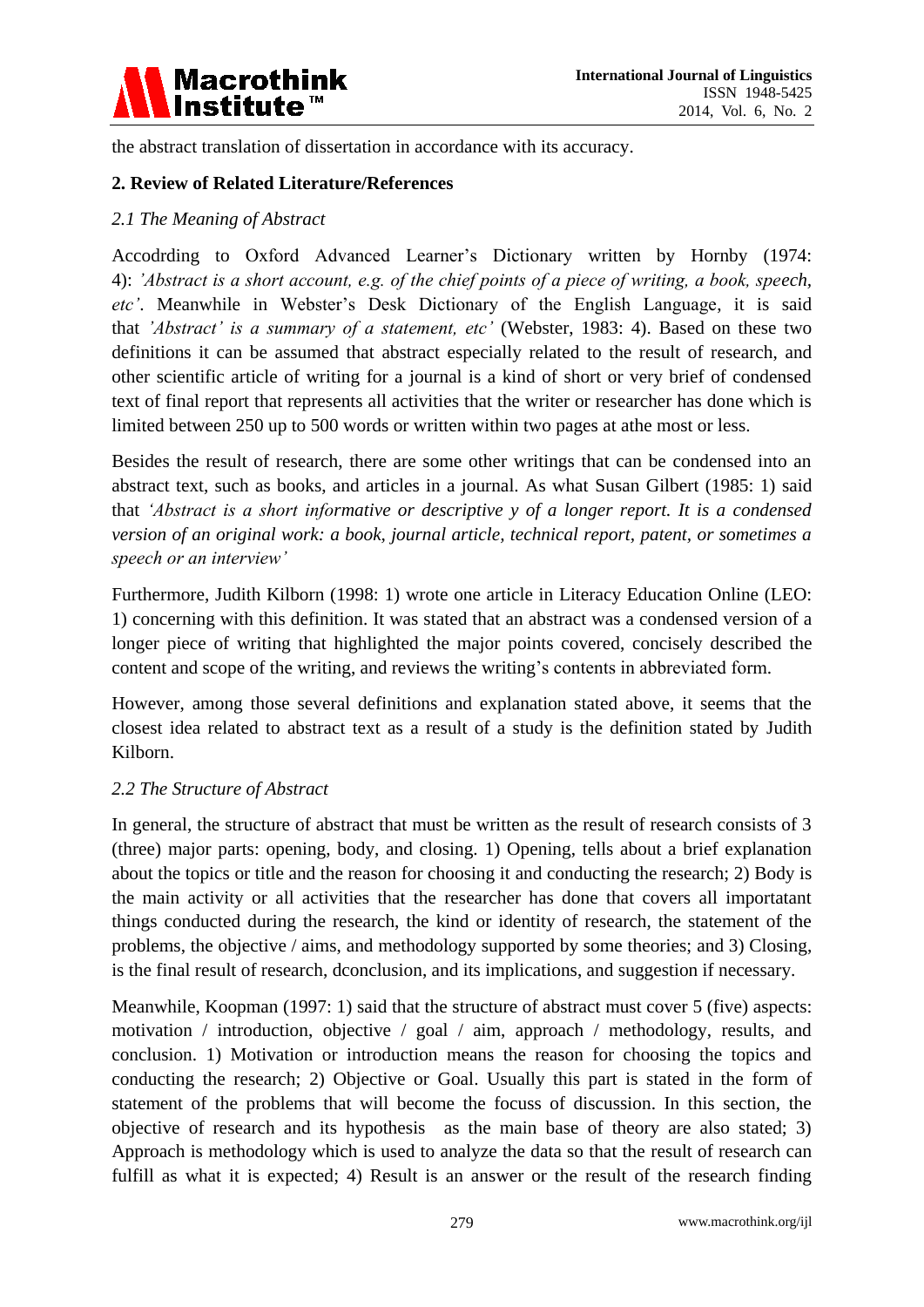

according to the statement of the problems; and 5) Conclusion is a statement that infers or concludes the result of discussion and findings and its implications of the answers stated in the statement of the problems.

Moreover, the similar opinion was also stated by Owen D Williamson (2007 : 3). He said that to make a good or perfect text, besides those five aspects, abstract. Should be accomplished with coherence of text. *'Abstract should consist of 1) introduction*, 2) aims, 3) methods, 4) *results / discussion, 5) conclusions, 6) coherence'.*

Among those several requirements of the structure of abstract writing, it seems that Williamson's is the most complete. Due to the fact that one text should consist of one or more than one paragraphs, each paragraph should cohere one another, and each paragraph that consists of several sentences, each sentence should cohere one another to make it unity. One text is considered to be coherence if there is some appropriate connecting word between one sentence and another, or between one paragraph and another. The word that connects one sentence and another, one paragraph and another is called 'lexical or grammatical ohesion'. Therefore, to obtain a good coherence of text, the most appropriate lexical or grammatical cohesion. Joan Cutting (2002:13) said that the coherence of text is determined by the choice of words or lexical equivalence and grammatical equivalence. This means that one text is considered whether its coherence of text is good or not is determined by those two aspects of language, the most appropriate words and grammatical structures used in the text. The same idea about the importance of coherence of one text was also stated by Reiss and Vermer in Jeremy Munday (2000 : 79).

#### *2.3 Abstract and Translation*

As it is stated previously that abstract as a result of research (in Indonesia) is written in two languages, Indonesian and its translation that is in English. This phenomena makes some of the PhD students specifically try hard to translate it by themselves. Meanwhile, many others who feel that their English is not good enough, tend to ask somebody elses or translators to translate it for them. The problem is that most of the translators in Indonesia are not professionals. This means that they are willing to translate all kinds of texts although it seems that it is impossible for a translator to translate all kinds of texts to obtain a good quality of translation. This makes the quality of translation work not satisfy as what it is expected. As it is often stated by many experts of translation and linguistics that translation is not such an easy work to do, so that only a certain number of people are able to accomplish this hard work. Therefore, a translator must specialize or focuss on one certain kind of text if he wants to obtain a good quality of translation especially related to its accuracy, acceptability, and readability.

According to Halliday and Hassan (1980), and Baker (1991), some problems usually encountered by a translator are much related to find the Lexical Equivalence (Equivalence at word level and above word level), Grammatical / Syntactic Equivalence, and Textual Equivalence (related to Cohesion and coherence). Furthermore, the coherence of text is much influenced by the appropriateness in the use of grammatical and or lexical cohesion to connect between one sentence and another or between one paragraph and another of a text.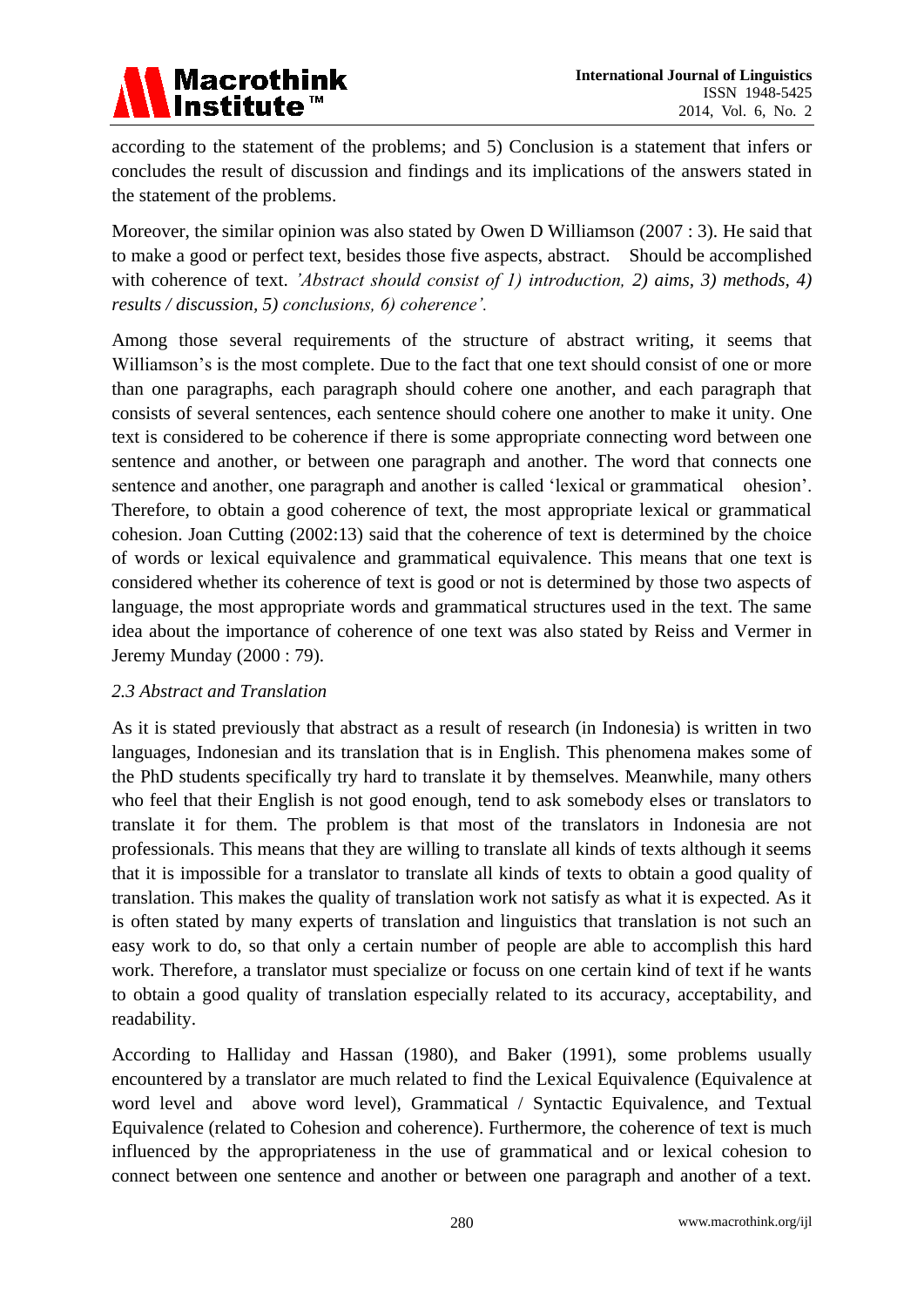

Below is the figure describing about the cohesion of text by Joan Cutting.



Figure 1. Cohesion of Text According to Joan Cutting (2002: 13)

In line with the problems about translation stated above, the researcher found some problems encountered by both the abstract writers of dissertation and the translator who were in charged to translate the abstract text into English. It was found that some abstracts consisted of only one paragraph, three, or four. Some of them did not have introduction, objective, or conclusion. It seemed that the product of translation just tended to follow the source text. For example, If the source text did not have introduction or objective, the translator did not try to make it correct. This meant that if the source text was not correct, the target text was automatically not correct either.

#### **3. Research Methodology**

The research methodology used was descriptive qualitative, and the strategy employed was embedded case study. The research data were 15 (fifteen) texts of dissertation abstract consisting of 7 (seven) texts of medical science, and the 8 (eight) others were taken from engineering department. Those texts were written in Indonesian as a source text, and the result of their translation in English as a target one. The data collected were the number of paragraphs, abstract structure used, lexical cohesion, grammatical cohesion, and coherence of text, and the result of assessment given by the raters.

To obtain the required data, the researcher made some questionnaire and did interviewing to some raters. Those requested to assess the quality of translation were all well dedicated experts both in translation and linguistics studies. The result of their assessment was used as an instrument to analyze the data and made a conclusion.

#### **4. Discussion and the Results of Study**

There are 3 (three) problems to answer in this research: 1) the writing format of dissertation abstract; 2) the Abstract Structure and its Coherence of Text both Source Text and Target One; and 3) The Accuracy Level of Translation Result of Dissertation Abstract.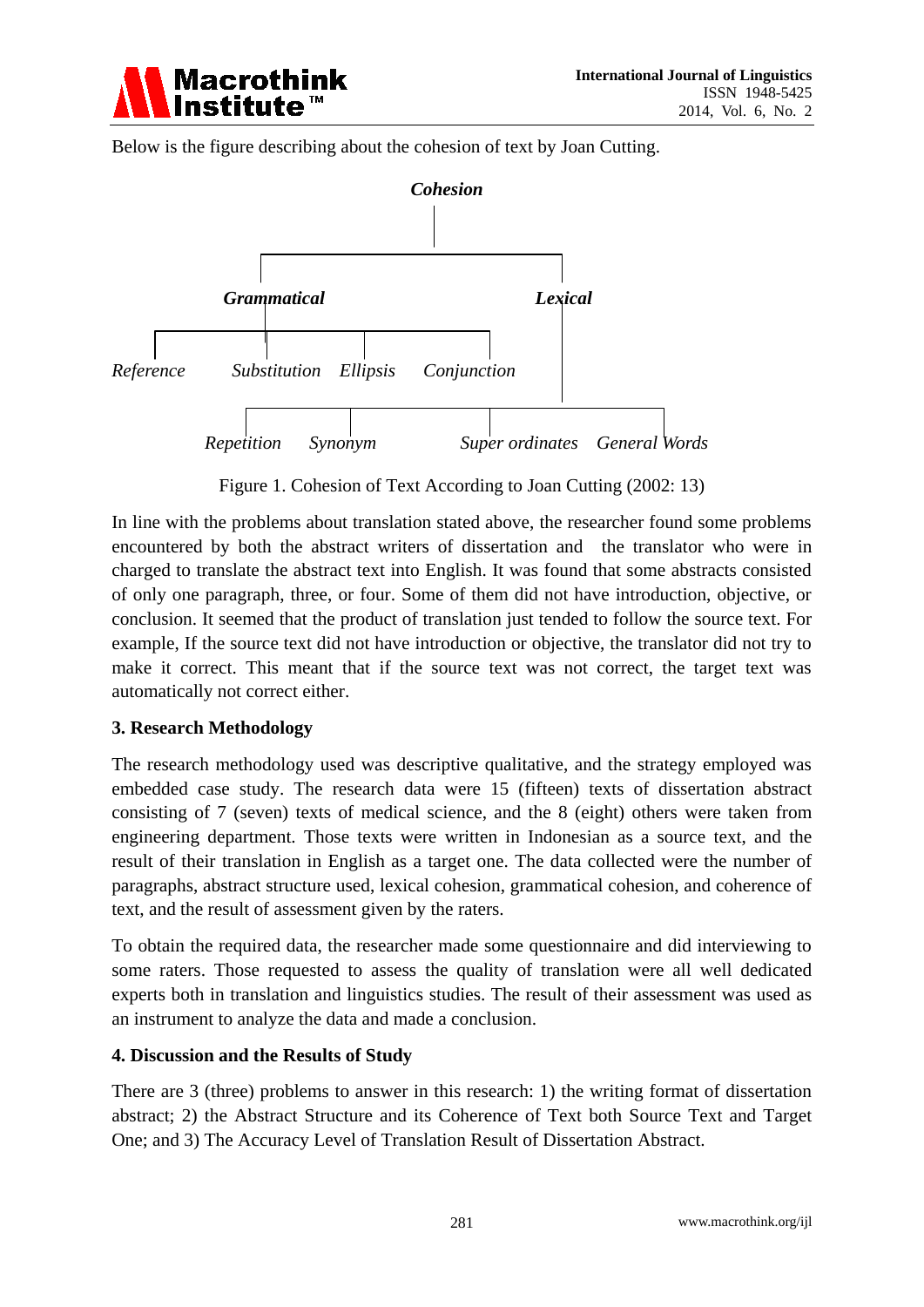

# *4.1 The Writing Format of Dissertation Abstract*

Based on the finding, among the fifteen abstracts analyzed, there were two kinds of format writing, in accordance with the number of paragraphs, and the number of abstract structures. Moreover, the tabulation about these two variations, and percentage could be seen in table 4.1 below.

#### **a) The Abstract Assessment Based on the Number of Paragraphs**

Below was the table that showed about the abstract assessment based on the writing format in accordance with the Number of Paragraphs and the Number Abstract Structures.

Table 4.1 The Tabulation of Abstract Structure and the Number of Paragraphs Each Abstract Text of Dissertation

| No. Data       | Introduction | Objective   | Methodology             | Result                  | Conclusion   | Number of      |
|----------------|--------------|-------------|-------------------------|-------------------------|--------------|----------------|
|                |              |             |                         |                         |              | Paragraphs     |
| $M-1$          | $\mathbf V$  | V           | V                       | V                       | $\mathbf{V}$ | 5              |
| $M-2$          | $\bf V$      | V           | V                       | V                       |              | $\overline{4}$ |
| $M-3$          | $\mathbf V$  | $\mathbf V$ | $\mathbf V$             | $\mathbf{V}$            | $\mathbf{V}$ | 1              |
| $M-4$          | $\bf V$      | $\mathbf V$ | V                       | V                       |              | 1              |
| $M-5$          | $\mathbf V$  | $\mathbf V$ | V                       | V                       | V            | 5              |
| $M-6$          | $\mathbf V$  | $\mathbf V$ | V                       | V                       | V            | 5              |
| $M-7$          |              | $\bf V$     | V                       | $\mathbf{V}$            | V            | 5              |
| $E-1$          | $\mathbf V$  |             | $\mathbf{V}$            | $\mathbf{V}$            |              | 3              |
| $E-2$          | $\mathbf V$  | V           | $\mathbf{V}$            | V                       |              | 3              |
| $E-3$          | $\mathbf V$  |             | $\mathbf{V}$            | V                       |              | 4              |
| $E-4$          | $\mathbf V$  | V           | V                       | V                       |              | 4              |
| $E-5$          | $\mathbf V$  |             | $\mathbf{V}$            | V                       |              | 3              |
| $E-6$          | $\mathbf V$  | V           | $\mathbf{V}$            | V                       |              | 3              |
| $E-7$          | $\bf V$      |             | $\overline{\mathsf{V}}$ | $\overline{\mathsf{V}}$ | V            | 3              |
| $E-8$          | $\bf V$      |             | V                       | V                       |              | 3              |
| Deviation<br>% | 6,666%       | 33,333%     | 0%                      | 0%                      | 60%          | 73,333%        |

Note: M-1: Medical Science, Abstract Text 1 (One)

#### **E-7 : Engineering Department, Abstract Text 7 (Seven)**

The table above showed that among the 15 (fifteen) abstract texts analyzed in accordance with the structure of abstract, it was found that:

#### **(1) Abstract Text that Only Had 1 (one) paragraph**

Among the 15 (fifteen) texts of abstracts analyzed there were 2 (two) texts or 13, 33% only had one paragraph. They were data no. M3 and M4. These two texts were written in one paragraph only, however they consisted of more than three structures of abstracts. Data no. M3 consisted of all the five (5) structures of abstract: introduction, objective, methodology, result, and conclusion. While data no. M4 consisted of 4 (four) structures of abstract: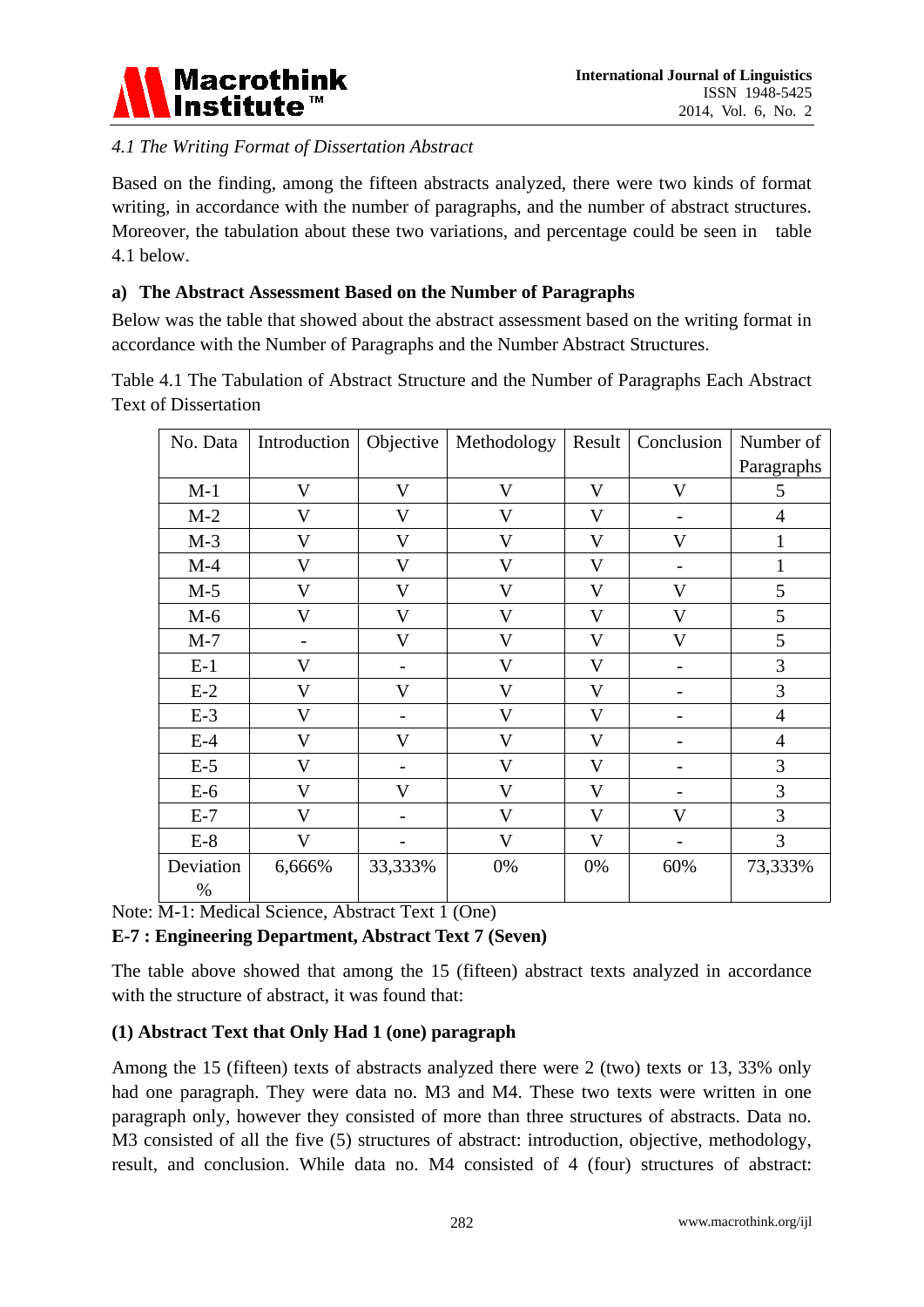

introduction, objective, methodology, and result without conclusion. These two abstracts were not acceptable because two two texts were not coherence. According to the theory, the coherence of text was stated that one paragraph should have consisted of one main idea only. Therefore to be coherence, data no. M3, for example, should have been written in 5 (five) paragraphs not one only. Here is the example of data (abstract) that consisted of one paragraph, data no. M3:

### **(2) Abstract Texts Consisted of 3 (three) Paragraphs**

Three were 6 (six) texts of abstracts or 40% that had 3 (three) paragraphs. They were data no. E1-E2-E5-E6-E7-E8. Although these six texts of abstracts had the same number of paragraphs, they had different numbers of their abstract structures. For example, 3 (three ) data E1-E5 and E8 that consisted of 3 (three) structures of abstracts, the first paragraph was written 'introduction', the second was methodology, and the third was the result of the research, and the two other stuctucres were missing (not written). Meanwhile, the three other data: E2-E6, and E7, although they only consisted of 3 (three) paragraphs, these texts in fact had 4 (four) abstractct structures. Data no. E2 for example, the first paragraph was introduction, the second consisted of objective and methodology, and the third was the result of research. Meanwhile data E6, the first paragraph was introduction and objective, the second was methodology, and the third was the result of the research. Data no. E7, paragraph one was introduction, two methodology and result, paragraph three was conclusion.

#### **(3) Abstrak Texts that Had 4 (four) Paragraphs**

There were 3 (three) abstract texts or 20% belonged to this criteria. They were data no. M2-E3 and E4. These three data, although they were written in 4 (four) paragraphs, not all had 4 (four) structures of abstracts. Only data no. M2 dan E4 that had 4 (four) structures of abstract: paragraph one was introduction, two was objective, three was methodology, and four was the result, and both were not completed with conclusion. But data no. M2, introduction and objective were written in one paragraph, in the first paragraph. While data no. E3, paragraph one was introduction, two was also introduction added by some suggestion, paragraph three was methodology, and four was the result of research.

#### **(4) Abstract Texts Written in 5 (five) Paragraphs.**

There were 4 (four) abstract texts or 26,666% that consisted of 5 (five) paragraphs. Some data that belonged to this category were M1-M5-M6 and M7. Among these four, only three abstract texts or (20%) that had complete structures and written in five paragraphs: data no. M1-M5 and M6. These three data were written correctly: paragraph one: introduction, two: objective, three: methodology, four: result, and five: conclusion. While data no. M7, although it was written in five paragraphs, it did not have introduction. Paragraf one was the objective that had to be written on the first paragraph, two: methodology, three: the result, four: conclusion, and five: suggestion.

Based on the findings and discussion above it could be concluded that among those 15 (fifteen) abstract texts analyzed, there were only 3 (three) texts or (20%) categorized as good abstracts. Those texts were data no. M-1, M-5, and M-6. Meanwhile, data no. M-7, although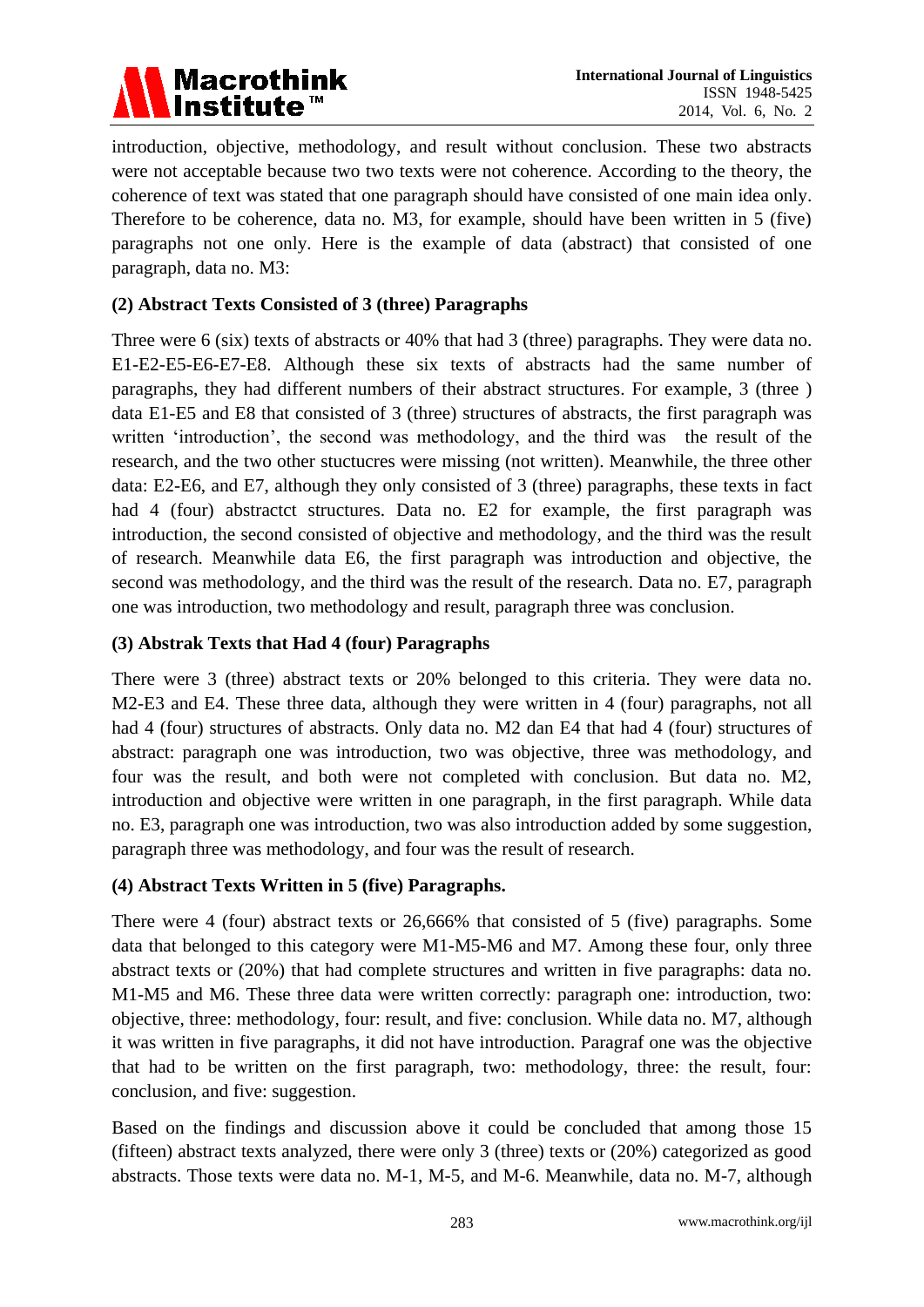

it consisted of 5 (five) paragraphs, it did not have introduction. Therefore, it was not categorized as a good abstract.

## **b) The abstract Assessment Based on the Number of Abstract Structures Used in Each Text of Abstract**

Besides writing format and the number of paragraphs, it was also found some texts that did not fulfill the criteria of text writing of dissertation abstract. Many of them were not provided with 5 (five) structures of abstract completely. Some missed introduction, objective, or conclusion. Based on table 4.1 above, it could be described that among the 15 (fifteen) texts of abstract:

- 1) There were 4 (four) texts of abstract or 26,66% that were provided with the 5 (five) structures of abstract completely: introduction, objective, methodology, results, and conclusion. Those four texts were data no. M1, M3, M5, and M6.
- 2) 1 (one) text or 6,66% missed introduction. The text belonged to this category was data no. M7
- 3) There were 5 (five) texts or 33,33% which were not completed with objective or aims. Those texts were data no. E1, E3, E5, E7, and E8.
- 4) The most texts were not provided with conclusion. There were 9 (nine) texts or 60% belonged to this category. Those nine texts were data no. M2, M4, E1, E2, E3, E4, E5, E6, and E8.

Based on the result of findings explanation above, among those 15 (fifteen) abstracts, it could be concluded that there were only 4 (four) texs or 26,66% classified as good abstracts that fulfilled as what Koopman and Williamson suggested.

In accordance with the result of findings and discussion above, the following was the Structure of Abstract Assessment and its Coherence of Text both Source Text and Target One. Below was the table about it:

# *1. The Assessment of Abstract Structure and its Coherence of Text both Source Text and Target One*

To analyze the structure of abstract and its coherence of text, the researcher adopted the theory suggested by Koopman (1997) and Owen D Williamson (2007). As it was stated previously that a good abstract should cover 5 (five) structures such as: 1) motivation / introduction, 2) aims / objective, 3) methods / approach, 4) results, 5) conclusion, and accomplished with the other aspect, that was 'coherence' of text, so that the text would be united. Below was the table about the Structure of Abstract Assessment and its Coherence of Text both Source Text and Target One as a result of combination of the two tables before:

Table 4.2. The Tabulation of Average Score as a Whole (Raters1-2-3) Structure of Abstract: Structure, Cohesion, and Coherence St & Tt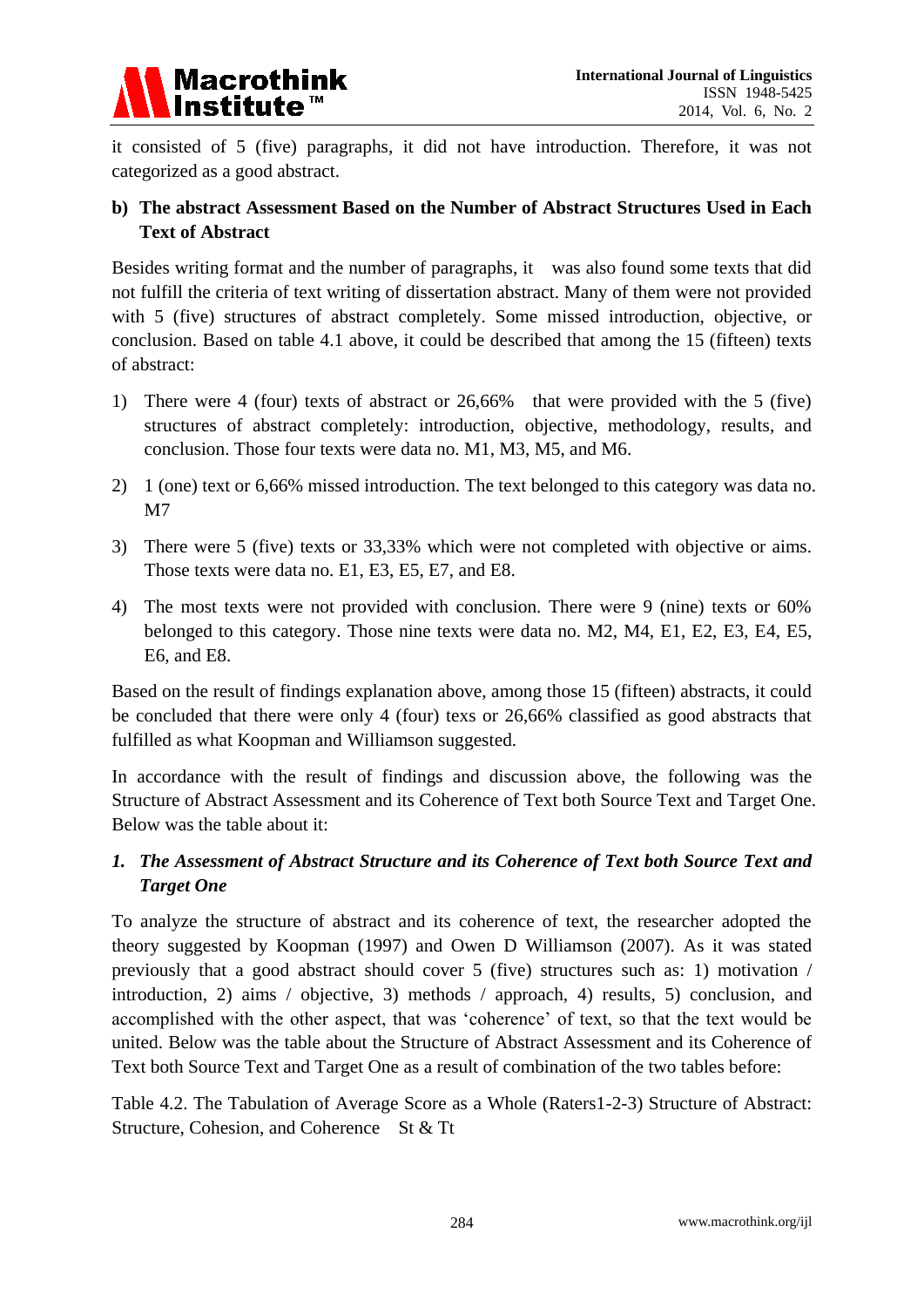

| No.     | Average Score as a Whole; Structure of Abstract: Structure, Cohesion,<br><b>The</b><br>and Coherence of Text (St & Tt) |           |           |           |           |           |           |       |
|---------|------------------------------------------------------------------------------------------------------------------------|-----------|-----------|-----------|-----------|-----------|-----------|-------|
| Data    |                                                                                                                        | Rater-1   | Rater-2   |           | Rater-3   |           | Average   |       |
|         | St                                                                                                                     | <b>Tt</b> | <b>St</b> | <b>Tt</b> | <b>St</b> | <b>Tt</b> | <b>St</b> | Tt    |
| $M-1$   | 2,66                                                                                                                   | 2,00      | 3,00      | 2,33      | 2,33      | 2,33      | 2,66      | 2,22  |
| $M-2$   | 2,33                                                                                                                   | 2,00      | 3,00      | 2,33      | 3,00      | 2,00      | 2,77      | 2,11  |
| $M-3$   | 1,66                                                                                                                   | 1,66      | 2,33      | 2,33      | 2,00      | 2,00      | 2,00      | 2,00  |
| $M-4$   | 1,66                                                                                                                   | 1,00      | 2,00      | 1,66      | 2,00      | 2,00      | 1,88      | 1,55  |
| $M-5$   | 2,66                                                                                                                   | 2,00      | 3,00      | 2,33      | 3,00      | 2,00      | 2,88      | 2,11  |
| $M-6$   | 3,00                                                                                                                   | 2,66      | 3,00      | 2,00      | 2,00      | 1,33      | 2,66      | 2,00  |
| $M-7$   | 2,66                                                                                                                   | 2,66      | 1,00      | 1,00      | 2,33      | 2,33      | 2,00      | 2,00  |
| $E-1$   | 2,00                                                                                                                   | 1,66      | 2,00      | 2,00      | 2,00      | 2,00      | 2,00      | 1,88  |
| $E-2$   | 2,33                                                                                                                   | 2,00      | 2,33      | 1,66      | 2,00      | 2,00      | 2,22      | 1,88  |
| $E-3$   | 1,66                                                                                                                   | 1,33      | 1,66      | 1,00      | 2,66      | 2,66      | 2,00      | 1,66  |
| $E-4$   | 2,33                                                                                                                   | 2,00      | 1,66      | 1,00      | 2,33      | 2,33      | 2,11      | 1,77  |
| $E-5$   | 1,00                                                                                                                   | 1,00      | 1,66      | 1,00      | 2,00      | 2,00      | 1,55      | 1,33  |
| $E-6$   | 2,00                                                                                                                   | 1,66      | 1,66      | 1,00      | 2,00      | 2,00      | 1,88      | 1,55  |
| $E-7$   | 1,66                                                                                                                   | 1,33      | 1,33      | 1,00      | 2,00      | 2,00      | 1,66      | 1,44  |
| $E-8$   | 2,66                                                                                                                   | 2,00      | 1,33      | 1,00      | 2,33      | 2,33      | 2,11      | 1,77  |
| Total   | 32                                                                                                                     | 27,33     | 31,00     | 23,66     | 34,00     | 31,33     | 32,38     | 27,27 |
| Average | 2,15                                                                                                                   | 1,82      | 2,06      | 1,57      | 2,26      | 2,08      | 2,15      | 1,81  |

**Note: St : Source Text Tt : Target Text Score 3 : Good 2 : Not so Good 1 : Not Good / Bad**

Based on table 4.2 above it could be seen that the average score of abstract structure (consisting of 'Structure, Cohesion, and Coherence) of St and Tt could be described as follows:

a) Among the 15 (fifteen) texts of dissertation abstract analyzed, most of them or 13 (thirteen) data or around 86,66 % declined their scores. In another word, the score of target text (Tt) was getting lower or 'worse' than the source text (St). Those thirteen texts were data no M1: its St was 2,66 and its Tt declined into 2,22 (the highest score); Data no. M2: its St was 2,77 and its Tt became 2,11 (the second highest of the first); M4 and so forth, see table 4.3 above.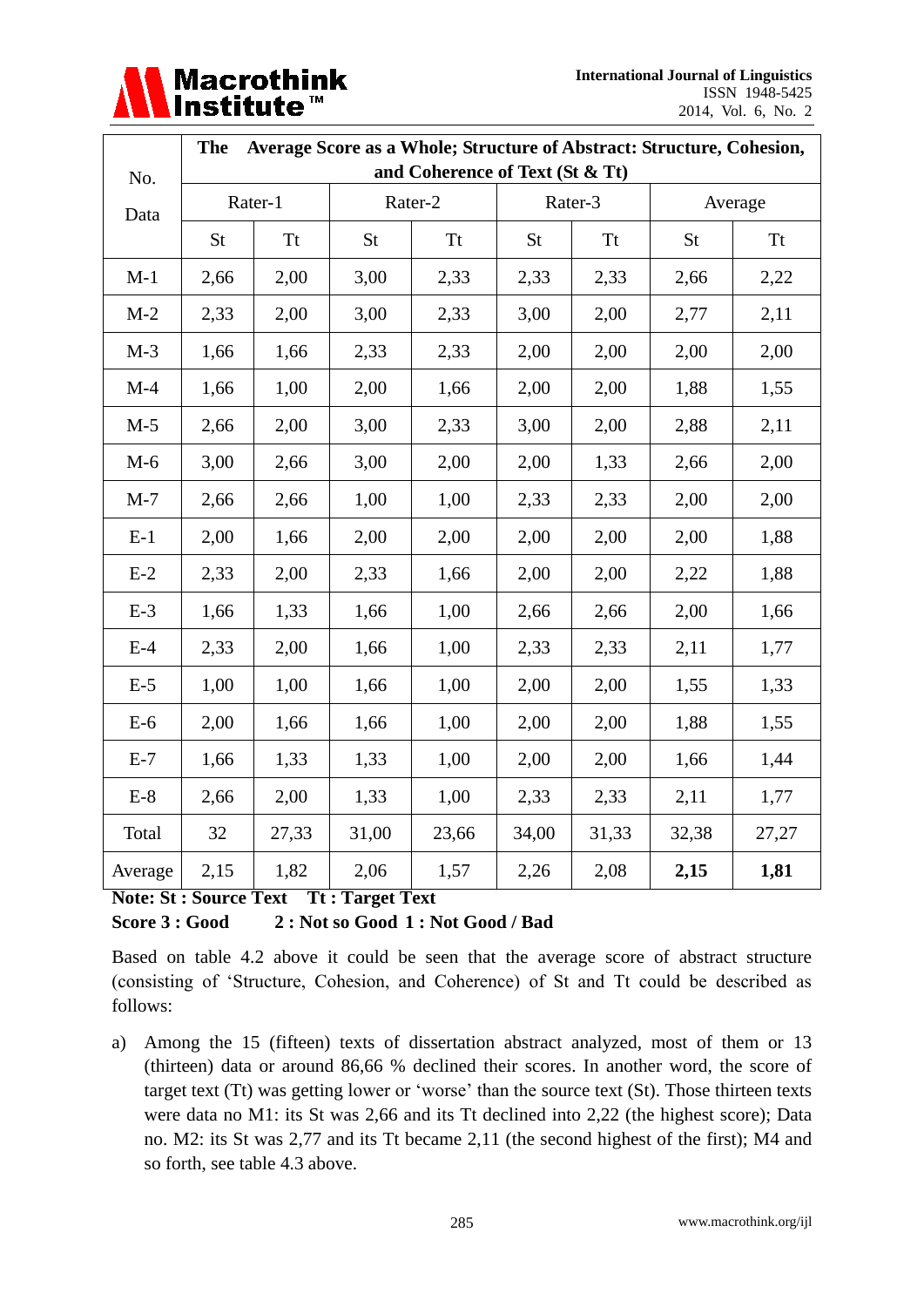

- b) Among the 15 (fifteen) texts of dissertation abstract analyzed, Ther were only 2 (two) or 13,33% data no M3, and M7 that the score of St and Tt remained the same (did not decline). The average scores of those two texts were the same: '2' with the predicate 'Not So Good'.
- c) Based on point 'a and b', it could be concluded that no text increased their scores.
- d) The first highest score of St was data no. M5. This data was at first the score for the St was 2,88 with its predicate 'quite good or be about good'. But its Tt declined into 2,11 with the prediacate 'a little bit good'.
- e) Meanwhile, the average score of the second highest for the St was data no. M2. This datum was at first scored St 2,77 with the predicate 'quite good or be about good' but its Tt went down to 2,11 with the predicate 'a little bit good'.
- f) The next texts were data no. M1 and M6 that occupied the third highest score for their Source texts (St). Their scores of these two data were the same: 2,66 with the predicate ''quite good or be about good' but its Tt of data no. M1 became 2,22. This score was the same as the score obtained by data no. M5 and M2 that their scores of source texts were the first and second highest. Even this score was a little bit higher than that of obtained by data no. M5 and M2 from which their Tts were only 2,11. Therefore, the average score for the Tt data no M1 became the highest eventhough its difference was not so significant. Meanwhile, data no. M6 which its St occupied the same position as M1, its Tt declined quite deeply, that was '2' with the predicate *'not so good'*
- g) The fourth  $(4<sup>th</sup>)$  rank was obtained by data no. E2. The score of St was 2,22 and declined into 1,88 with the predicate 'almost bad'.
- h) The next was data no. E4 and E8. The scores of these two data for the St were the same: 2,11 and their Tt were too: 1,77.
- i) There were 4 (four) texts that their scores of St were the same: 2,00. The four texts that belonged to this category were data no. M3-M7-E1 and E3. Among these four, the scores for the two texts: data no. M3 and M7 did not decline, but the two others did. Data no. E1, from 2,00 became 1,88, and data no. E3 from 2,00 declined into 1,66.
- j) The  $7<sup>th</sup>$  rank was data no. M4 and E6. These two data got 1,88 for their St, and declined at the same scores: 1,55 for their Tt..
- k) The  $8<sup>th</sup>$  position was data no. E7. Its score for St was 1,66 and declined into 1,44 for the Tt.
- l) The lowest score was data no.E5 with its score for the St was 1,55, and Tt was 1,33. This was the abstract text that got the lowest score or the worst for both St and Tt.

Based on the finding result and discussion above, it could be concluded that the average score of the whole text structure of dissertation abstract and its coherence of text, the Source Text (St) was '2,15' (with its predicate a little bit good or about less good), while its Target Text (Tt) declined into '1,77' (with its predicate less good or about not good)*.*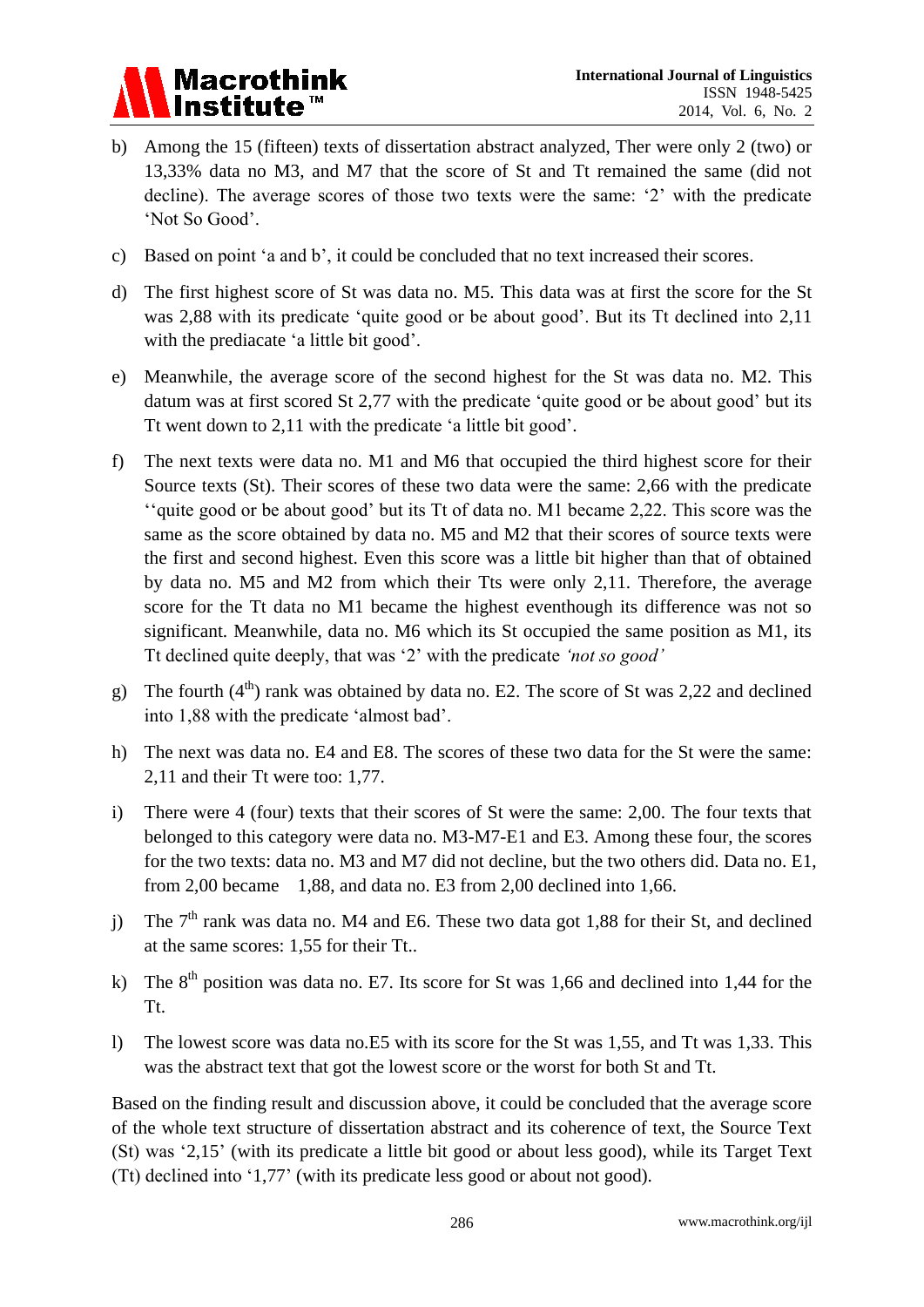

*4.2 The Asessment of Accuracy on the Translation Result of Dissertation Abstract*

In this section, the researcher would like to answer the second question on the accuracy level of the translation result of dissertation abstract in English. As an instrument to analyze the data, the researcher required the range of scores:  $3 - 2 - 1$ . Score '3' for 'Accurate'; '2': Less Accurate; and '1' : Not Accurate. But having been investigated, the finding result showed that the average scores became more than 3 (three) variations after those three scores were combined and devided. Those variations of score were: ' $3 - 2,66 - 2,33 - 2 - 1,66 -$  and 1,33'.

However, according to Rochayah Machali (2000, 119-120), it was said that there were 5 (five) classifications or categories of score. They were: A (86-90: almost perfect), B (76-85: very excellent), C (61-75: excellent), D (46-60: fair) and E (20-45: inaccurate / bad). Therefore, the researcher would like to adopt this theory by simplifying those 6 (six) variations of score into 5 (five) as it was showed on table 4.3 below:

Table 4.3b. Clasification, Category, and Persentage of the Average Scores of Accuracy on the Translation Result of Dissertation Abstract

| <b>Scores</b> | No. Data         | Total        | Category      | Percentage |
|---------------|------------------|--------------|---------------|------------|
|               |                  |              |               | (% )       |
|               |                  |              | Accurate      |            |
| 3             | M <sub>2P3</sub> | $\mathbf{1}$ | /Almost       | 1,92%      |
|               |                  |              | Perfect $(A)$ |            |
|               |                  |              | Almost        |            |
| 2,66          | M2P1, M7P1,      | 3            | Accurate /    | 5,76%      |
|               | M7P3.            |              | Very          |            |
|               |                  |              | Excellent (B) |            |
|               | M1P1, M5P5,      |              |               |            |
|               | M7P2, M7P4,      |              | A little bit  |            |
| 2,33          | E2P1, E2P2,      | 10           | Accurate /    | 19,23%     |
|               | E4P3, E4P4,      |              | Excellent ©   |            |
|               | E6P3, E8P3       |              |               |            |
|               | M1P2, E1P4,      |              |               |            |
|               | M4P1, E6P1,      |              |               |            |
|               | M6P4, E1P1,      |              |               |            |
|               | E1P2, E1P3,      |              |               |            |
|               | E3P1, E3P2,      |              |               |            |
|               | E3P3, E4P1,      |              |               |            |
|               | E4P2, E6P1,      |              |               |            |
|               | E7P3, E8P1       |              |               |            |
| $1,66 - 2$    | M1P3, M2P2,      | 35           | Less Accurate | 67,31%     |
|               | M2P4, M3P1,      |              | / Fair $(D)$  |            |
|               | M5P1, M5P2,      |              |               |            |
|               | M5P3, M5P4,      |              |               |            |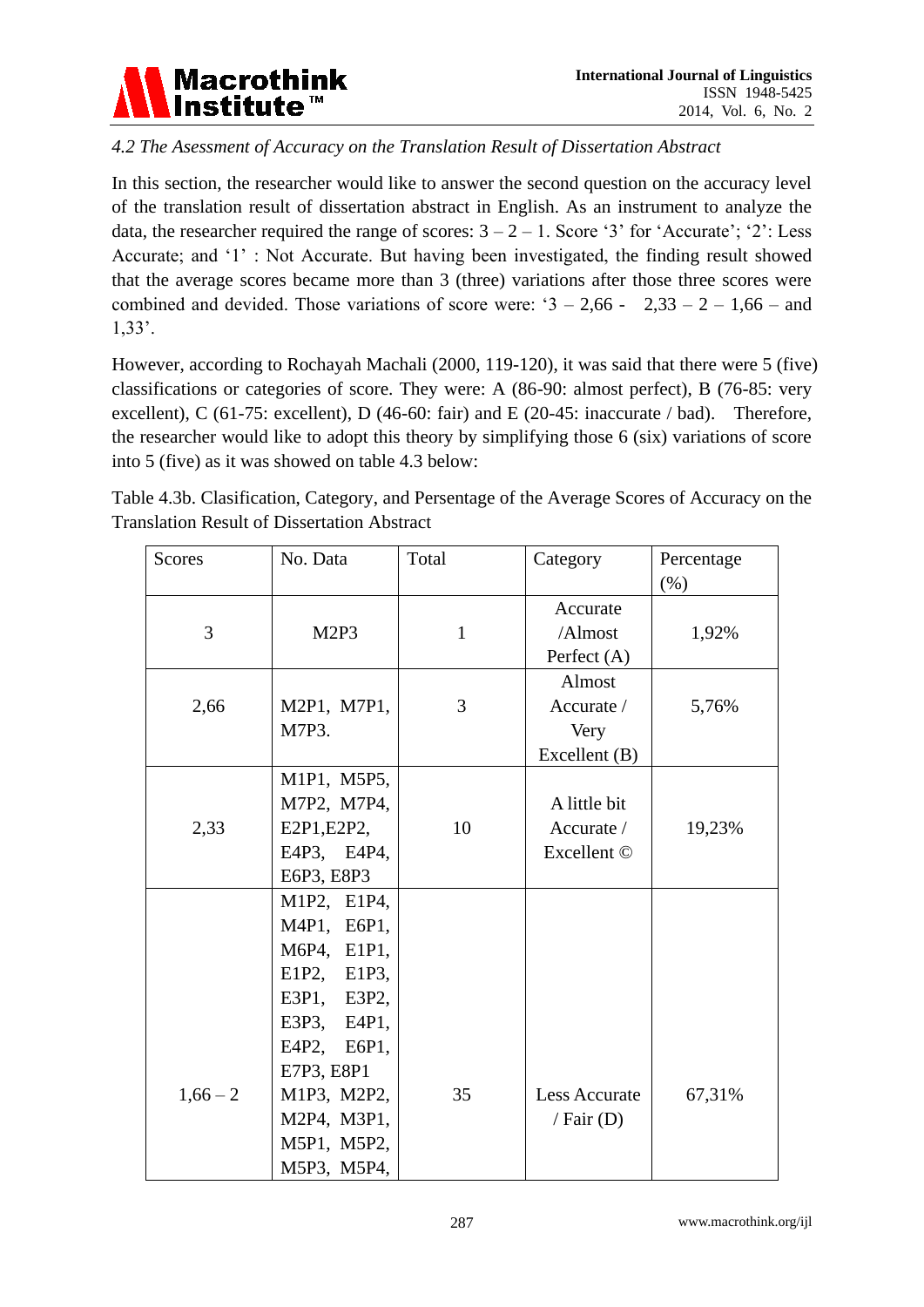

|              | M6P2, M7P5,         |    |                          |       |
|--------------|---------------------|----|--------------------------|-------|
|              | E2P3, E3P4,         |    |                          |       |
|              | E5P1, E5P2,         |    |                          |       |
|              | E5P3, E6P2,         |    |                          |       |
|              | E7P2,<br>E7P1,      |    |                          |       |
|              | <b>E8P2</b>         |    |                          |       |
| $1 - 1,33$   | M1P5, M6P3,<br>M6P5 | 3  | Not Accurate /<br>Bad(E) | 5,76% |
| <b>TOTAL</b> | 52                  | 52 |                          | 100%  |

# **Note: M4P1: Abstract Text of Medical Science no 4 Paragraph 1 E3P3 : Abstract Text of engineering Department no. 3 Paragraph 3**

Based on table 4.3 above it was known that among those 52 data analyzed related to accuracy level of text could be described as follows:

a) The first highest score of accuracy level was only 1 (one) or around 1,92%. This meant that the average score of this text was '3' and its category was *'Accurate or Almost Perfect (A)'*. It was said so because the Source text (St) was translated into Target text (Tt) accurately. The text that got score '3' from the three raters was datum no. M2P3.

b) The second highest score was '2,66' with its category *'Almost Accurate or Very Excellent (B)'*. There were 3 (three) texts or 5,76% belonged to this category.This score was obtained from the three raters, and one of them only gave score '2'. So the composition of this score might be  $3 - 3 - 2$ ;  $2 - 3 - 3$ ; or  $3 - 2 - 3$ . The texts that got the average score of '2,66' were data no. M2P1, M7P1, M7P3. Here is the example of text scored '2,66':

#### **Example, datum no. M2P1:**

| <b>Source Text</b> | <b>Target Text</b>                                                             |
|--------------------|--------------------------------------------------------------------------------|
|                    | $(M2p1)$ Penelitian ini diawali (1) $(M2p1)$ This study <i>begins with</i> the |
| dengan             | masalah rendahnya problem of low utilization of services                       |
|                    | pemanfaatan pelayanan Puskesmas in <i>health centers (1)</i> where the target  |
|                    | $(2)$ di mana realisasi tidak sesuai is not in accordance with the             |
|                    | dengan target yang telah ditentukan.   realization. The purpose of this study  |
|                    | Tujuan dari penelitian ini adalah was to analyze the influence of              |
|                    | menganalisis pengaruh nilai pribadi personal value, outcome evaluation,        |
|                    | terhadap evaluasi <i>outcome</i> , sikap, attitude, intention, and perceived   |
|                    | keputusan memanfaatkan pelayanan behavioral control on decision-making         |
| Puskesmas,         | pengaruh niat dan processes, decisions, and actions in                         |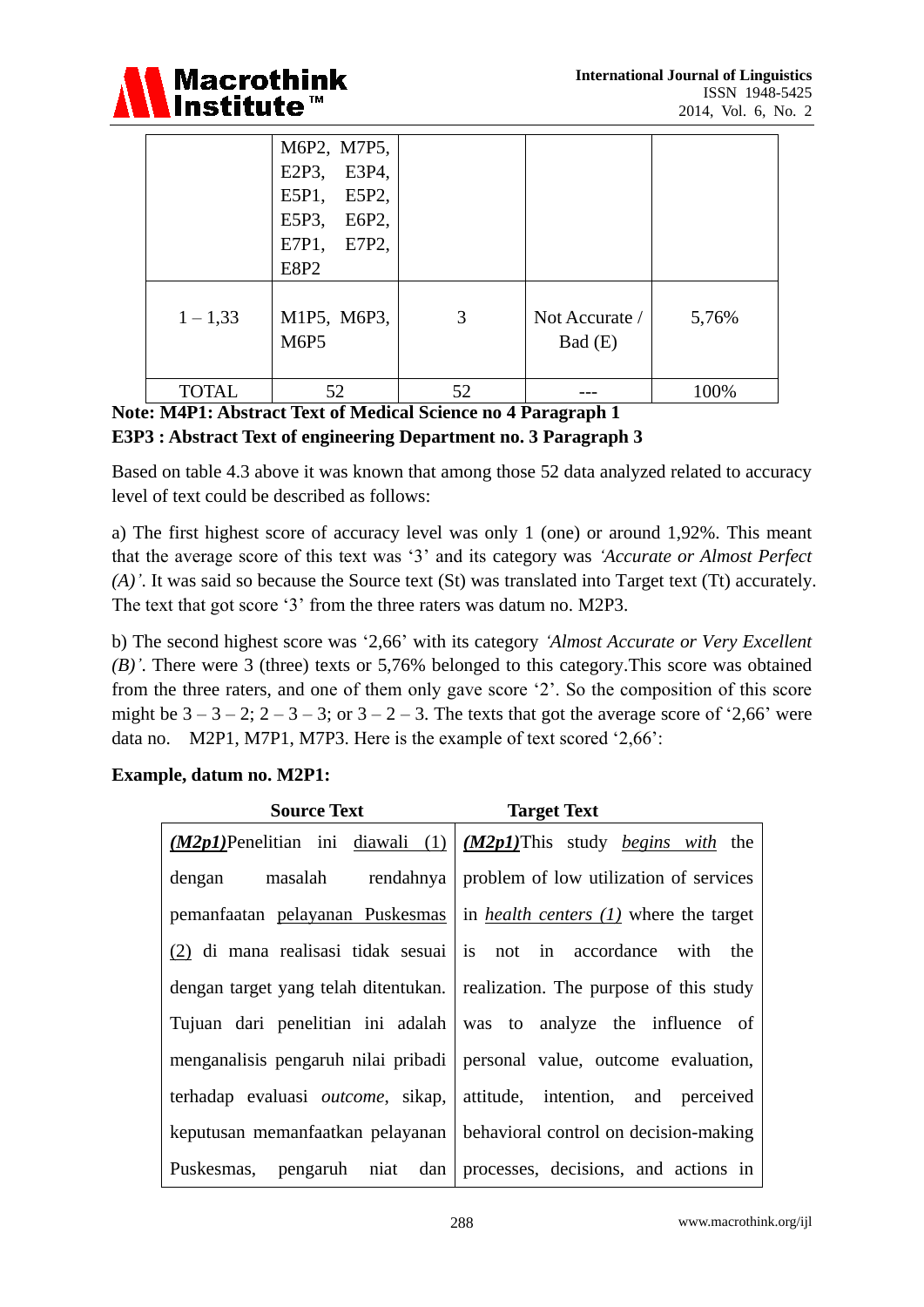

| perceived    |        |                                    | <i>behavioral control</i> utilizing public health center services. |
|--------------|--------|------------------------------------|--------------------------------------------------------------------|
| terhadap     | proses | pengambilan                        |                                                                    |
|              |        | keputusan, keputusan, dan tindakan |                                                                    |
| memanfaatkan |        | pelayanan                          |                                                                    |
| Puskesmas.   |        |                                    |                                                                    |
|              |        |                                    |                                                                    |

Based on data above Rater 1 and 2 gave score '3', while Rater 3 gave '2'. So the total score given by those three Raters was  $3 - 3 - 2$  evided by 3 was '2,66'.

c) The third highest score was '2,33' with its category: *'A little bit Accurate or Excellent ©'*. There were 10 (ten) texts or 19,23% that got this average score of '2,33'. They were data no. M1P1, M5P5, M7P2, M7P4, M2P1,E2P2, E4P3, E4P4, E6P3, and E8P3. This '2,33' was obtained from the average score of :  $2 - 2 - 3$ ;  $2 - 3 - 2$ ; or  $3 - 2 - 2$ . The datum below was an example that got the average score of '2,33'.

#### **Datum no. E4P3:**

| <b>Source text</b>                                            | <b>Target text</b>                                                         |
|---------------------------------------------------------------|----------------------------------------------------------------------------|
| ( <i>E4p3</i> )Metoda penelitian                              | yang $(E4p3)$ The research method used was                                 |
| digunakan adalah kombinasi antara combination of qualitative  | and                                                                        |
| kualitatif dan kuantitatif dengan quantitative method applied | for                                                                        |
|                                                               | pendekatan sosiologi tentang ruang sociological approach for social space. |
|                                                               | ublic. Data primer diperoleh dari Primary data was compiled from field     |
|                                                               | pengamatan terhadap perilaku study and observation to the behavior         |
|                                                               | pengguna ruang ublic di lokasi of the user when using the open space.      |
|                                                               | penelitian. Analisa yang digunakan Three types of analysis were used in    |
| adalah<br>analisa                                             | domain, order to understand and to explain the                             |
|                                                               | komponensial, dan analisa proses formation process of exclusive and        |
|                                                               | (tipo-morfologi) untuk menemukan inclusive public space. Those are         |
| dan                                                           | menjelaskan proses domain analysis, componential                           |
| pembentukan ruang ublic eksklusif   analysis, and process     | analysis                                                                   |
| dan inklusif.                                                 | (typo-morphology).                                                         |

Based on datum no. E4P3, Rater 1 and 3 gave score '2', and Rater 2 gave '3'. So the composition of score was:  $2 - 3 - 2$ . The total was 7 devided by  $3 = 2,33'$ .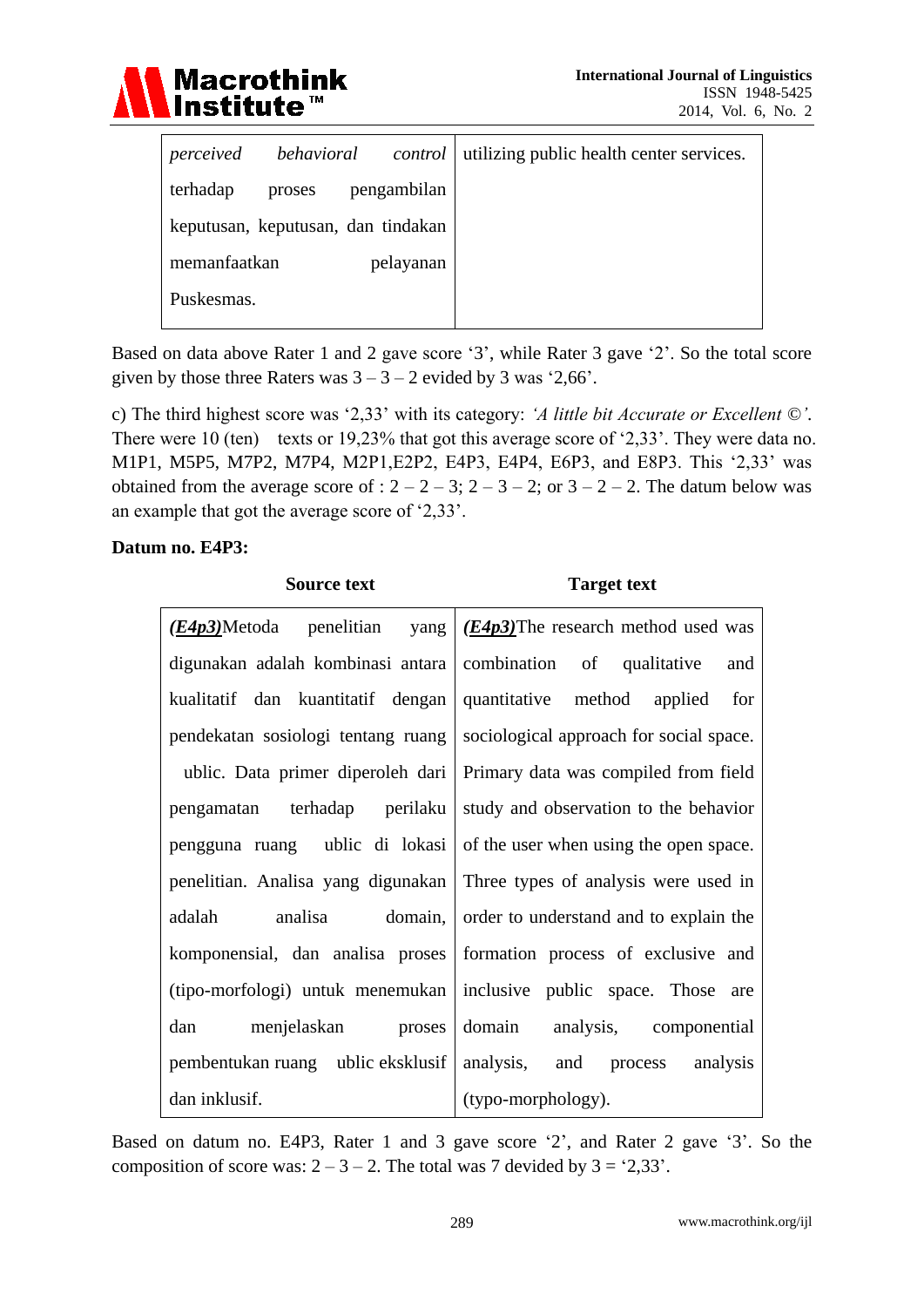# **Macrothink** Institute<sup>™</sup>

d) The fourth category was the scores between '1,66 and 2'. This score was categorized as *'Less Accurate or Fair (D)'*. It dominated this category because it was found that 35 texts or around 67,31% belonged to this group. This score was obtained from the average score between '1,66' and '2'. Score '2' was obtained when all of the the three raters gave score '2', while '1,66' was obtained when one of the raters gave score '1' on that text. There were 19 texts that obtained the average score of '2 or 36,53%. Those data were no. M1P3, M2P2, M2P4, M3P1, M5P1, M5P2, M5P3, M5P4, M6P2, M7P5, E2P3, E3P4, E5P1, E5P2, E5P3, E6P2, E7P1, E7P2, and E8P2. Meanwhile there were 16 texts or 30,76% scored '1,66'. Those data were no. M1P2, E1P4, M4P1, E6P1, M6P4, E1P1, E1P2, E1P3, E3P1, E3P2, E3P3, E4P1, E4P2, E6P1, E7P3, E8P1. Below was the example of datum scored '2'.

#### **Datum no. E7 P1:**

St Tt *(T7p1)*Surabaya sebagai kota terbesar kedua di Indonesia setelah Jakarta, dihadapkan pada (1) kemacetan lalu lintas dan polusi. Hal ini disebabkan karena kepadatan lalu lintas dari berbagai kendaraan di jalan arteri baik primer maupun sekunder (2). Pertumbuhan kendaraan (3) dan sepeda motor untuk 5 tahun terakhir, membuat jalan dipenuhi dengan berbagai macam persoalan. Sekarang, Surabaya mengandalkan sektor perdagangan dan jasa 58%, sektor industri 41% dan sektor pertanian 1% telah membuat pertumbuhan kota amat cepat. Sehingga penduduk dapat dengan mudah membeli mobil maupun sepeda motor guna membantu mereka melakukan aktivitas mereka. Pemerintah lokal dalam posisinya belum dapat mengimbangi pembangunan jalan raya baru untuk melayani kegiatan mereka dalam berkendara dengan perilaku baik. Permasalahan yang timbul adalah mengkaji kinerja jalan-jalan arteri di Kota Surabaya (6), memetakan pertumbuhan jalan arteri dari tahun ke tahun,

*(T7p1a)*Surabaya as the second biggest city in Indonesia after Jakarta *is faced by(1)* traffic congestion and pollution . It is caused by the density from various vehicles on *either*  primary *or* secondary artery *road (2).* The growth of *cars (3)* and motorcycles *have (4)* made the road full *with(5)* various problem for the last 5 years. Now, Surabaya which relies on the trade and services sector of 58%, industry sector of 41% and agriculture sector of 1% has made the city grow very quickly. Hence, people can easily buy cars and motorcycles to help them in many activities. The Local Government in its position could not balance the building of a new road to service their activities through activities driving in good manner.

The problems *occur is to* inform the level of services of artery road, (6) to make a mapping the growth of artery road from year to year, to optimalize artery road basic in traffic management by spatial planning.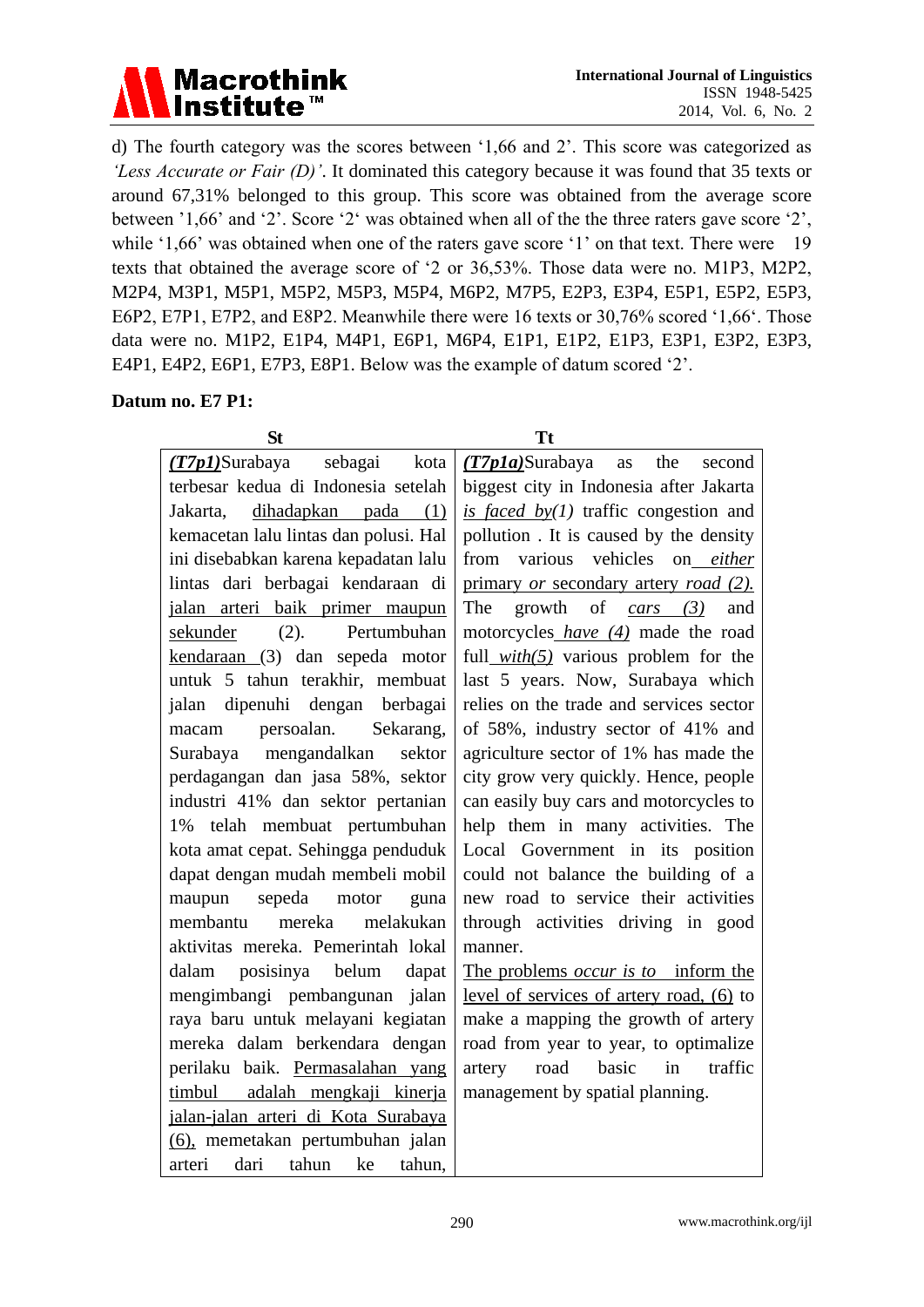

melakukan optimalisasi jalan arteri berdasarkan sistem manajemen lalu lintas secara spasial.

e) The lowest score was that of between '1' and '1,33' with its category *'Inaccurate or Bad (E)'*. There were 3 (three) texts or 5,76% belonged to this category. They were data no. 'M1P5, M6P3, and M6P5'. Score '1' was obtained when the three raters gave the same score: '1', while '1,33' was obtained when one of the three raters scored '2' on that datum. So the variations of score might be like this: ' $1 - 1 - 2$ ,  $1 - 2 - 1 -$  or  $2 - 1 - 1$ '. However, no text got the average score '1'.

Based on the finding result and discussion above it could be concluded that the average score of accuracy for the abstract translation of dissertation was '1,97' and categorized as *'Less Accurate or Fair (D)'*. The score of '1,97' was obtained as the average score given by the three raters: rater 1 gave '1,98', rater 2 gave '2,05', and rater 3 gave '1,88'.

# **5. Conclusion**

In line with the data analysis and discussion, among the 15 (fifteen) dissertation abstracts investigated, it could be concluded that there were some variations of the writing format of dissertation abstract. The 3 (three) main conclusions were as follows:

1) There were two kinds of writing format of dissertation abstract, in accordance with: (a) The number of paragraphs: There were 2 (two) texts or (13,33%) consisted of 1 (one) paragraph, 6 texts or (40%) had 3 paragraphs, 3 texts or (20%) consisted of 4 (four) paragraphs, and 4 (four) texts or 26,66% had 5 (five) paragraphs; (b) The number of abstract structure: 1 (one) text (6,66%) missed 'introduction', 4 (four) texts or (26,66%) did not have 'objectives', 6 (six) texts or (40%) did not have 'conclusion', and only 4 (four) texts or 26,66% had complete abstract structure: introduction, objective, methods, results / discussion, and conclusion.

2) The average score of the whole text structure of abstract dissertation and its coherence of text in accordance with: (a) The Source Text: There were 3 (three) categories consisted of 4 (four) texts or 26,66% as 'Good'; 9 (nine) texts or 60% were categorized as 'Not so Good'; and 2 (two) texts or 13,33% were 'Bad'; (b) There were only 2 (two) categories of target text: 10 (ten) texts or 66,66% were classified as 'Not so Good'; and the 5 (five) others or 33,33% were 'Bad'. Therefore, The average score of the whole text structure of abstract dissertation and its coherence of text could be concluded that the source text was '2,15' and catagorized as 'Good' (C), meanwhile the target one declined into '1,77' and categorized as 'Not so Good or Fair' (D).

3). Meanwhile, the accuracy of abstract translation of dissertation was found that the average score of accuracy was '1,97'. This could be interpreted that the accuracy level of translation text of dissertation abstract written by PhD students was '*Less Accurate / Fair (D)*'.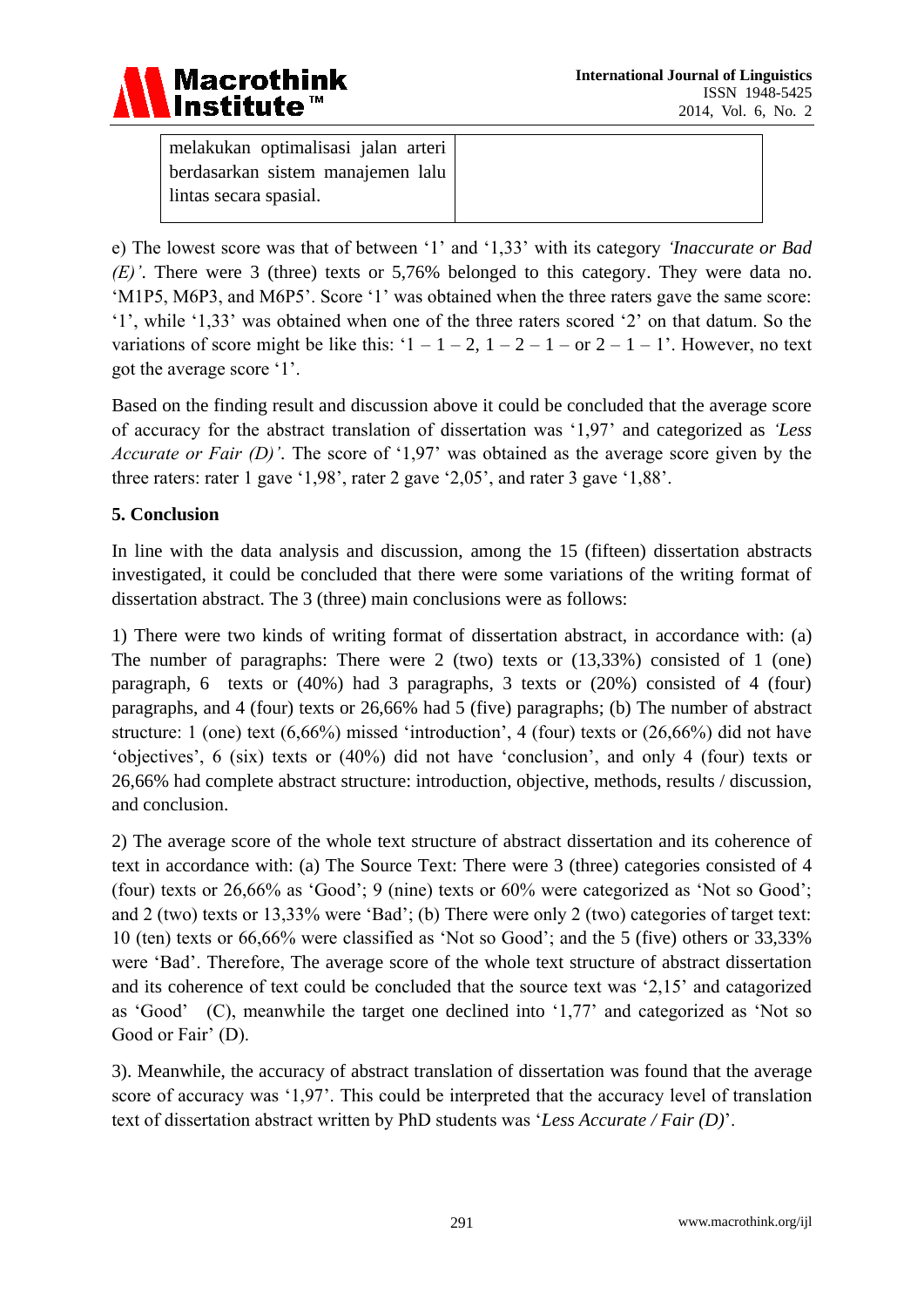

#### **References**

Al-Hassnawi, Ali R.A. (2003-2008). *Aspects of Scientific Translation: English into Arabic Translation as a Case Study*. Ibri College of Education, The Sultanate of Oman. [Online] Available: http://www.translationdirectory.com/article10.htm

Al-Qinai, Jamal. (2000). Translation Quality Assessment, Strategy, Parameters and Procedures. *dalam Meta: Journal, 45*(3), 497-519. http://dx.doi.org/10.7202/001878ar

Arif Hertanto. (1994). *Problems in Translation Encountered by Translation Learners of the English Department of IKIP Malang.* Thesis. Institute of Teacher Training and Education at Malang. Post Graduate Program. English Education

Baker, Mona. (1991). *In Other Words; A Course Book on Translation.* London, Great Britain and New York: Routledge, Linguistics / Translation Studies.

Baker, Mona. (2001). Routledge Encyclopedia of Translation Studies'. London, Great Britain and New York: Library of Congres, Cataloging–in-Publication Data; TJ International Ltd, Padstow, Cornwall.

Bassnett, Susan dan Mc Guire. (1988). *Translation Studies*. London: Clays Ltd. St Ives plc.

Bell, T. Roger. (1991). *Translation and Translating: Theory and Practice*. London: Longman.

Brown, Gillian and Yule, George. (1983). *Discourse Analysis*. New York, USA: Cambridge University Press. http://dx.doi.org/10.1017/CBO9780511805226

Catford, J. C. (1969). *A Linguistics Theory of Translation.* Oxford: Oxford University Press.

Cooper, J. David. (2001). *Using Different Types of Texts for Effective Reading Instruction.*  Houghton Mifftin Company. [Online] Available: http://www.eduplace.com

Cutting, Joan. (2002). *Pragmatics and Discourse.* A Course book for Students. London and New York: Routledge; Taylor & Francis Group.

Day, Robert A. (2008). *How to Write and Publish Scientific Papers.* Spanish and Washington DC, USA: Organization Panamericana de la Salud; FundacaoOswldo Cruz.

Edi Subroto. (2007). *Pengantar Metode Penelitian Linguistik Struktural.* Surakarta: LPP UNS Press.

Emery, Peter G. (1991). *Text Classification and Text Analysis in Advanced Translation Teaching.* Sultan Qaboos University, Sultanate of Oman. *Meta, 36*(4), 567-577. http://dx.doi.org/10.7202/002707ar

Esti Junining. (2003). *The Translation of Thesis Abstracts in the Accounting Department of Brawijaya University*. Thesis: State University of Malang, Graduate Program in English Language Education.

Fauwcett, Peter. (1997). *Translation and Language*; Linguistic Theories Explained.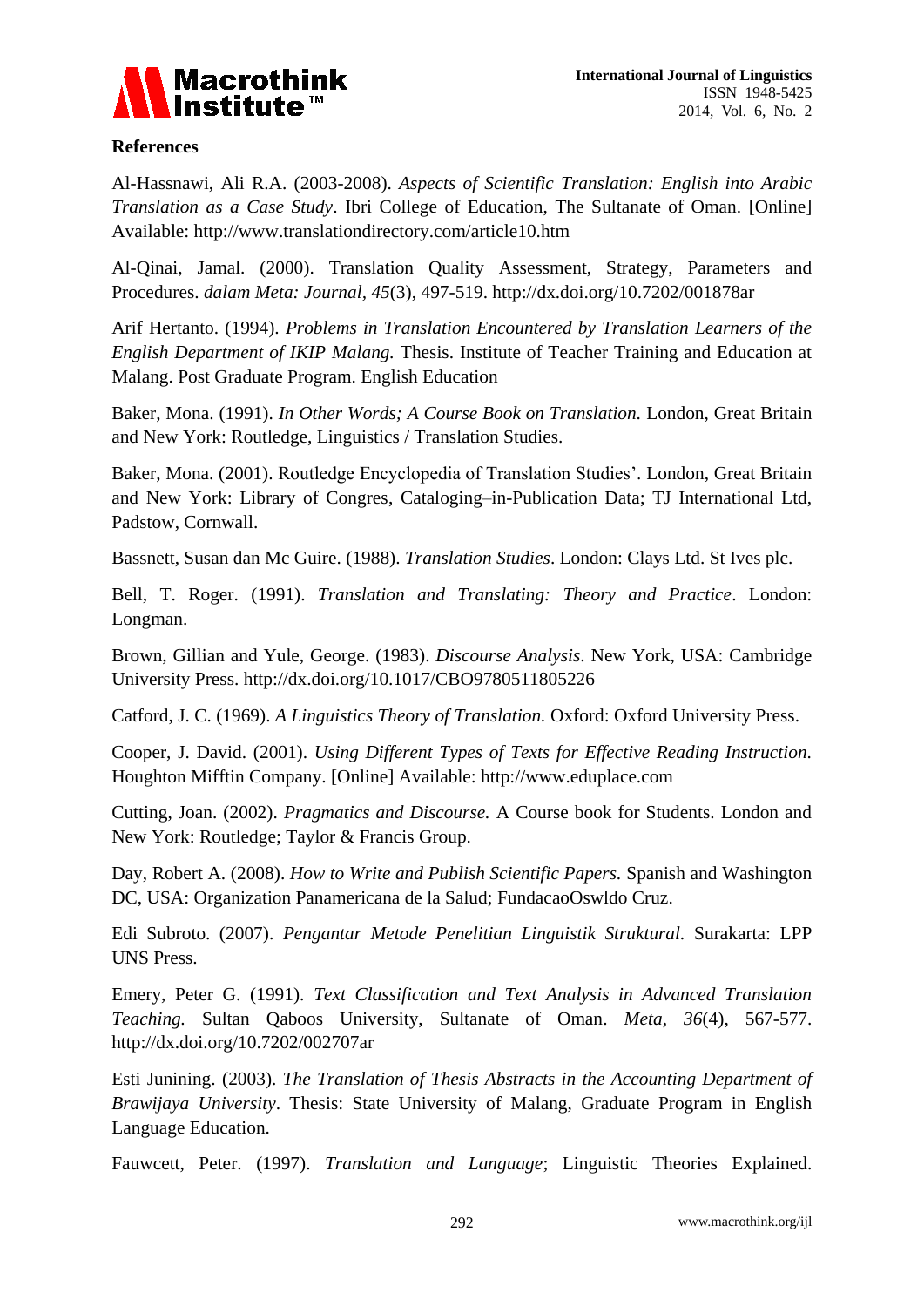

Manchester, UK: St. Jerome Publishing.

Gerot, Linda, & Wignell, Peter. (1994). *Making Sense of Functional Grammar*. Sydney, Australia. Gerd Stabler Antipodean Educational Enterprise NSW.

Gilbert, Susan. (1985). *How to Write an Abstract* on Science Digest Journal, published on May 1985. Publication Manual of the American Psychological Association.

Grosz, Barbara J., & Joshi, Aravind K. (2003). *A Framework for Modelling the Local Coherence of Discourse*. Cambridge: Division of Applied Sciences, Harvard University. [Online] Available: http://acl./dc.upenn.edu/j/j95/.2003.pdf

Hadari Nawawi, & Mimi Martini. (2005). *Penelitian Terapan*. Yogyakarta: Gadjah Mada University Press. Hoed, Benny H. 2006. *Tentang Penerjemah*. Jakarta: Harian Nasional Kompas.

Halliday, M.A.K., & Hasan, Ruqaya. (1980). *Cohesion in English*. Great Britain: Longman Group Ltd.

Halliday, M.A.K., & Hasan, Ruqaya. (1985). *An Introduction to Functional Grammar*. Great Britain: Edward Arnold Publishers Ltd.

Hartono. (2000). *Studi tentang Metode Terjemahan yang Digunakan Mahasiswa Jurusan Pendidikan Bahasa Inggris Universitas Muhammadiyah Malang.* ITB Central Library-Welcome I Powered by GDL4.2. Halliday, M.A.K., & Hasan, Ruqaya. [Online] Available:

http://digilib.itb.ac.id./gdl.php?mod=browse&op=read&id=jiptumm-gdl-res-2000-hart

Hoed, Benny H. (2006). *Penerjemahan ke dalam Bahasa Asing*. Makalah disajikan untuk Kursus Penerjemahan; Jakarta: Pusat Penerjemahan, Fakultas Ilmu Pengetahuan Budaya Universitas Indonesia (FIB UI).

Hoed, Benny H. (2006). *Tentang Penerjemah*. Jakarta: Harian Nasional Kompas. Hoed, Benny H. 2006. *Tentang Penerjemah*. Jakarta: Harian Nasional Kompas.

Hunter, Duncan. (1991). Translation from Chinese: Coherence and the Reader. *Meta, 36*(4), 627-632. [Online] Available: <http://id.erudit.org/erudit/003160ar> http://dx.doi.org/10.7202/003160ar

Kilborn, Judith. (1998). *Writing Abstracts*. LEO: Literacy Education Online. St. Cloud State University, St. Cloud, Minnesota. [Online] Available: <http://leo.stcloudstate.edu/bizwrite/abstracts.htm>

Koopman, Philip. (1997). *How to Write an Abstract*. Carnegie Mellon University. [Online] Available: [http://www.ece.cmu.edu/\\_koopman/essays/abstract.html](http://www.ece.cmu.edu/_koopman/essays/abstract.html)

Larson, Mildred L. (1991). *Meaning-Based Translation*. New York. University Press of America.

Lauwerse, M. M., & Graesser, A. C. (2005). *Coherence in Discourse*. Chicago, Fitzroy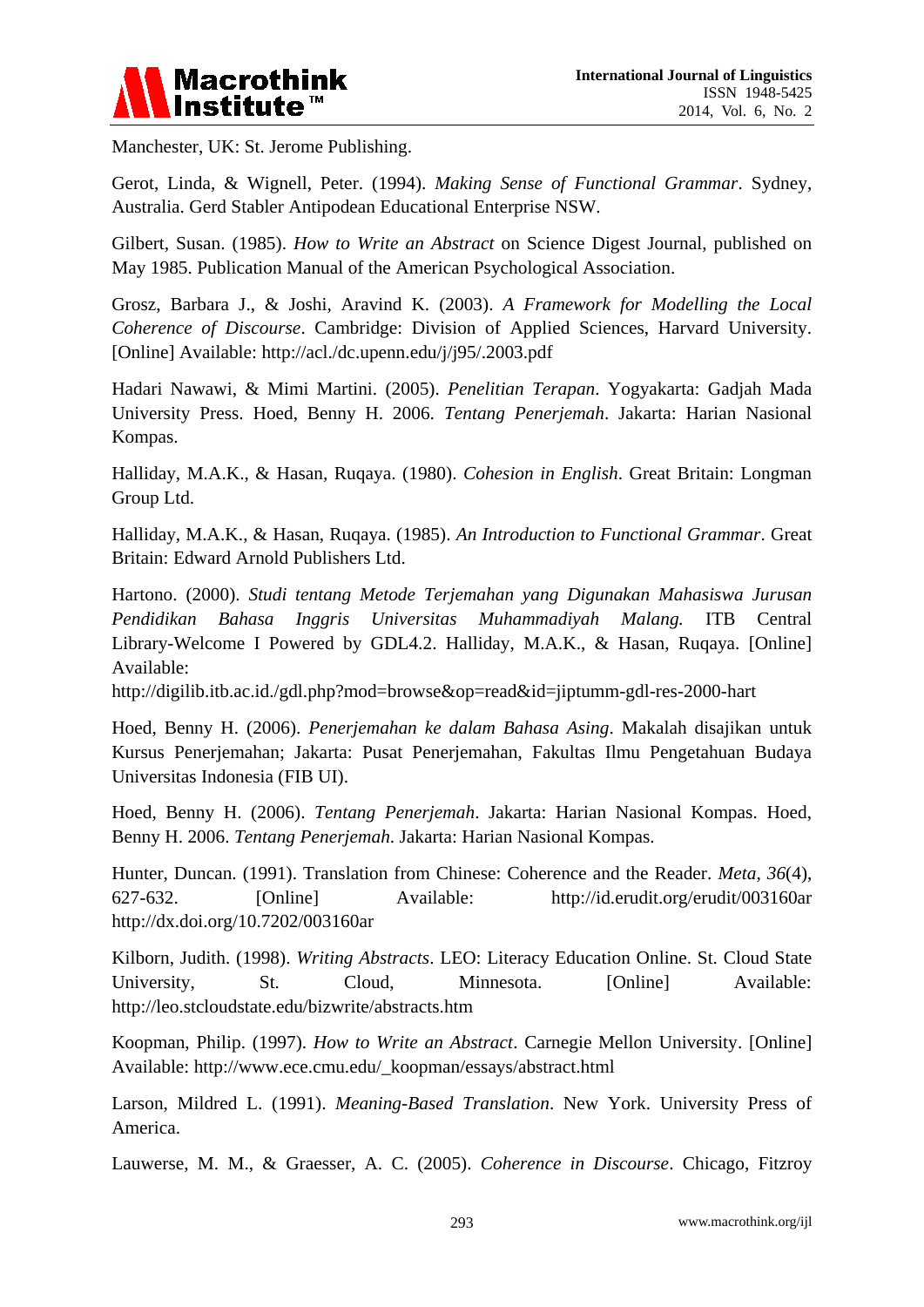

Dearborn. [Online] Available: [http://www.autotutor.org/pubications/newspapers/Louwerse.](http://www.autotutor.org/pubications/newspapers/Louwerse)

Machali, Rochayah. (1998). *Redefining Textual Equivalence in Translation*, (with Special Reference to Indonesian-English). Jakarta. The Translation Center; The Faculty of Arts- the University of Indonesia.

Machali, Rochayah. (2000). *Pedoman Bagi Penerjemah*. Jakarta. P.T.Grasindo Gramedia Widiasarana.

Machali, Rochayah. (2009). *Kajian Penerjemahan Terkait Budaya: dengan Kasus-kasus Domestication and Foreignization* dalam Telaah-telaah Wacana, Bahasa, dan Penerjemahan. Yogyakarta: Sunan Kalijaga Press.

Mc Guire, Susan Bassnet. (1988). *Translation Studies*. London: Methuen and Co. Ltd. British Library Cataloguing in Publication Data.

Mc. Carthy, Michael. (1991). *Discourse Analysis for Language Teachers*. New York: Cambridge University Press.

Molina, L., & Albir, A. H. (2002). *Translation Techniques Revisited: A Dynamic and Functionalist Approach* dalam Meta: Journal des Traducteurs / Meta: *Translators Journal, 47*(4), 498 – 512. [Online] Available: http://id.erudit/008033ar.pdf

Munday, Jeremy. (2000). *Introducing Translation Studies:* Theories and Applications. London : Routledge, Taylor and Francis Group.

Nababan, M. Rudolf. (1997). *Aspek Teori Penerjemahan dan Pengalihbahasaan.* Surakarta: PPS UNS.

Nababan, M. Rudolf. (1999). *Teori Menerjemah Bahasa Inggris.* Yogyakarta: Pustaka Pelajar Offset.

Nasution, S. (2003). *Metode Research: Penelitian Ilmiah.*Jakarta: PT Bumi Aksara.

Newmark, Peter. (1981). *Approach to Translation.* Oxford: Pergamon Press, Ltd.

Newmark, Peter. (1988). *A Textbook of Translation*. Great Britain Prentice Hall International (UK) Ltd.

Nida, Eugene A. (1976). *Language Structure and Translation.* California: Stanford University University Press.

Nida, Eugene A., & Taber, Charles R. (1974). *The Theory and Practice of Translation.*  Leiden: The United Bible Societies.

Procter, Margeret. (2008). *The Abstract* Home / FAQs / News / Writing Centres / Advice / Books / For Faculty; California State Science Fair / Recommended Abstract Structure / [CalfSF@usc.edu](mailto:CalfSF@usc.edu) University of Toronto.

Pym, Anthony. (1992). *Translation and Text Transfer*, An Essay on the Principles of Intercultural Communication. Franfurt, Germany. Verlag Peter Lang GmbH.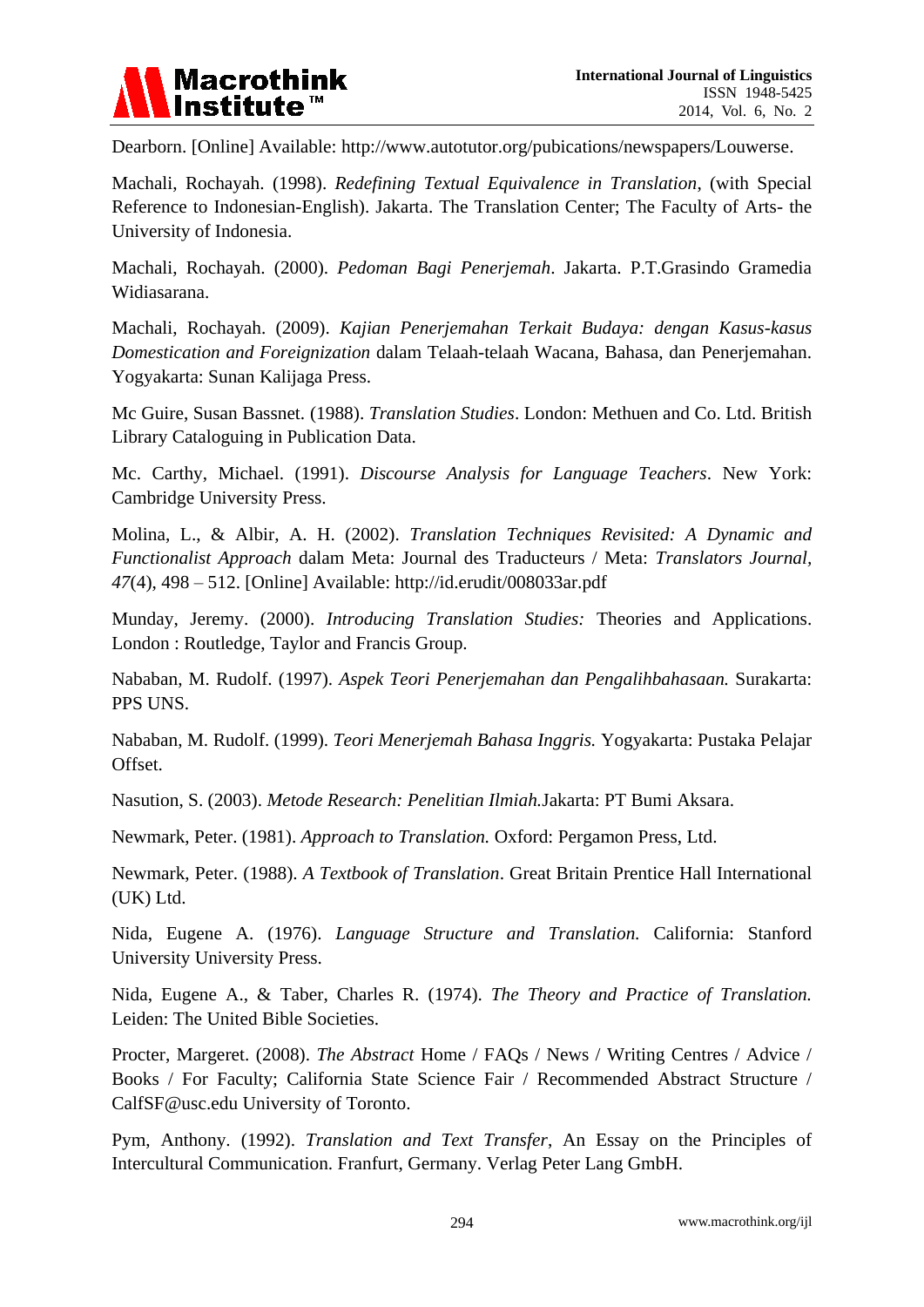# **Macrothink** Institute"

Saedi, K. Lotfipour. (1997). *Lexical Cohesion and Translation Equivalence*. *Meta, 42*(1), 185-192. http://dx.doi.org/10.7202/004014ar

Sakri, Adjat. (1984). *Ihwal Menerjemahkan*. Bandung. Penerbit ITB Bandung.

Sidiropoulou, Maria. (2005). *Abstract Writing: English-Speaking Countries vs. Greece*. *Meta, 40*(4), 579-593. [Online] Available:<http://id.erudit.org/erudit/004140ar>

Small, Steven L. (1988). *Lexical Ambiguity Resolution*: Perspectives from Psycholinguistics, Neuropsychology, and Artificial Intelligence. San Mateo, California: Morgan Kaufmann Publishers, Inc.

Soricut, Radu, & Marcu, Daniel. (2003). *Discourse Generation Using Utility – Trained Coherence Models*. Information Sciences Institute University of Southern California. [Online] Available: [http://www.isi.edu/~radu/papers/ACL06/id/4to-cameraready.](http://www.isi.edu/~radu/papers/ACL06/id/4to-cameraready) pdf

Sukandarrumidi. (2002). *Metodologi Penelitian*. Yogyakarta: Gadjah Mada University Press.

Sutopo, HB. (2002).*Metodologi Penelitian Kualitatif: Dasar Teori dan Terapannya dalam Penelitian*; Surakarta: Sebelass Maret University Press.

Sutopo, HB. (2006). *Penelitian Kualitatif: Dasar Teori dan Terapannya dalam Penelitian;*  Surakarta: UNS Surakarta

Team of Language and Social Power Project. (1989). *A Brief Introduction to Genre*. Metropolitan East Disadvantaged Schools Program.

Thomas, Dave. (1998). *Meaning and Text*. ISRS and Southern Nazarene University. [Online] Available:<http://home.snu.edu/~brint/religion/philosop/p050498.htm>

Venuti, Lawrence. (2004). *The Translation Studies Reader* USA and Canada: TJ International Ltd. Padstow, Cornwall

Webster, (1983). *Websters Desk Dictionary of the English Language*. New York: Random House, Inc.

Williamson, Owen D. (2008). *How to Write a Better Abstract*; Sydney: Spine Society of Australia.

Wilss, Wolfram. (2004). Translation Studies – The State of the Art. *Meta, 49*(4), 777-785. http://dx.doi.org/10.7202/009781ar

Wolf, Florian, & Gibson, Edward. (2004). *Discourse Coherence and Pronoun Resolution*. Cambridge: Massachusetts Institute of Technology. Language and Cognitive Processes.

Yus, Francisco. (2002). *Special Issue on Pragmatics and Translation*. Alicante, Spain: Department of English Studies, University of Alicante. [Online] Available: <http://www.ua.es.dfing/personal/profits/yus.htm>

Zuhridin Suryawinata. (1989). *Terjemahan: Teori dan Praktek.* Jakarta: P2LPTK, Direktorat Jenderal Pendidikan Tinggi. Departemen Pendidikan dan Kebudayaan.